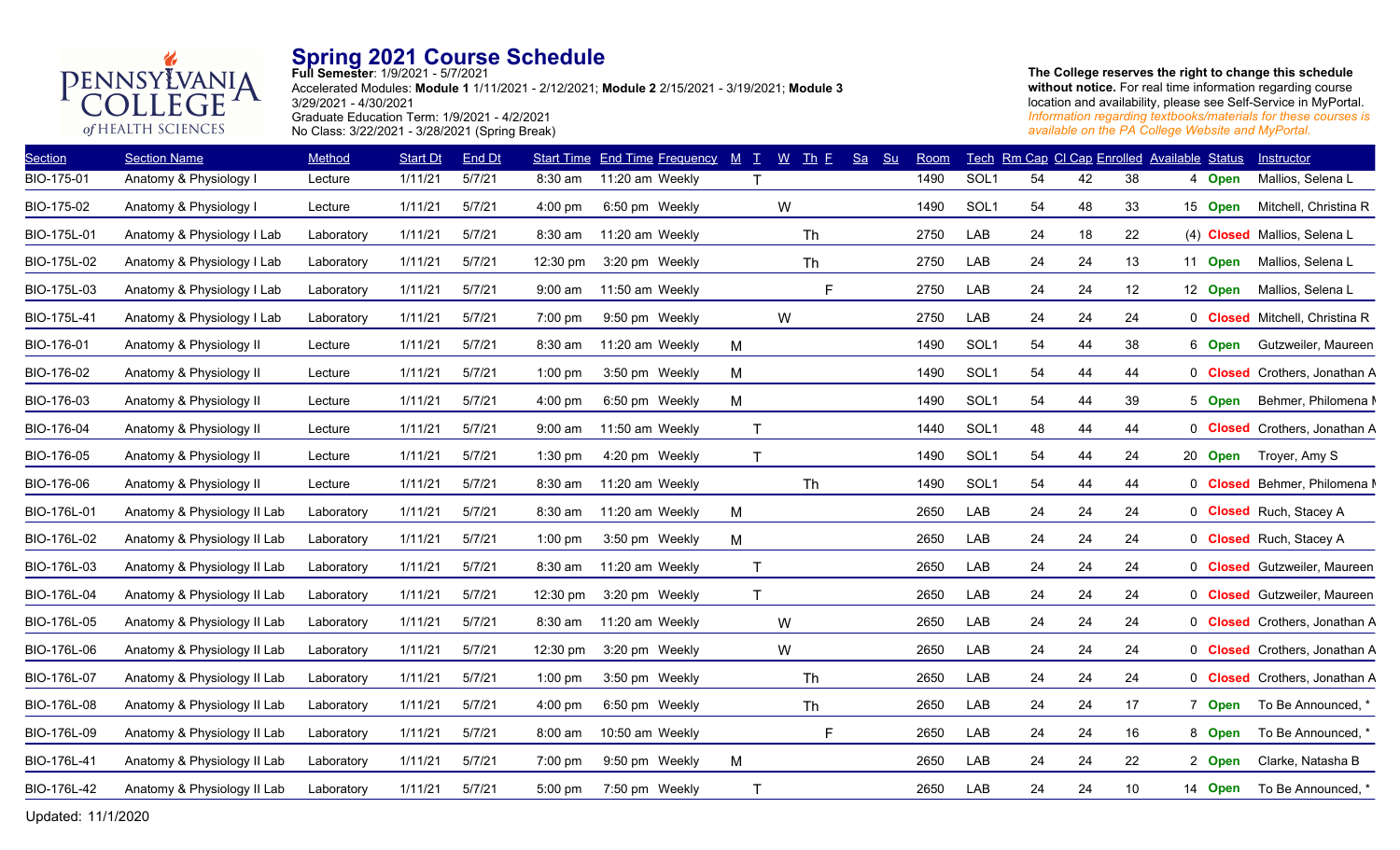

**Full Semester**: 1/9/2021 - 5/7/2021 Accelerated Modules: **Module 1** 1/11/2021 - 2/12/2021; **Module 2** 2/15/2021 - 3/19/2021; **Module 3** 3/29/2021 - 4/30/2021 Graduate Education Term: 1/9/2021 - 4/2/2021 No Class: 3/22/2021 - 3/28/2021 (Spring Break)

**The College reserves the right to change this schedule without notice.** For real time information regarding course location and availability, please see Self-Service in MyPortal. *Information regarding textbooks/materials for these courses is available on the PA College Website and MyPortal.*

| <b>Section Name</b>            | Method     | <b>Start Dt</b> | End Dt                  |                   |        | $M$ $T$                                                                                                                                      | $W$ Th E                             | Sa     | Su | Room |                  |    |    |                | Instructor                                                                                                                                     |
|--------------------------------|------------|-----------------|-------------------------|-------------------|--------|----------------------------------------------------------------------------------------------------------------------------------------------|--------------------------------------|--------|----|------|------------------|----|----|----------------|------------------------------------------------------------------------------------------------------------------------------------------------|
| Microbiology                   | Lecture    | 1/11/21         | 5/7/21                  | $1:00$ pm         |        | M                                                                                                                                            |                                      |        |    | 1310 | SOL <sub>2</sub> | 48 | 36 | 36             | 0 <b>Closed</b> Brader, Andrew B                                                                                                               |
| Microbiology                   | Lecture    | 1/11/21         | 5/7/21                  | 5:00 pm           |        |                                                                                                                                              | W                                    |        |    | 1310 | SOL <sub>2</sub> | 48 | 36 | 36             | 0 Closed Fioravanti, Rebecca I                                                                                                                 |
| Microbiology Lab               | Laboratory | 1/11/21         | 5/7/21                  | $3:00$ pm         |        |                                                                                                                                              | W                                    |        |    | 2700 | LAB              | 24 | 24 | 24             | 0 <b>Closed</b> Brader, Andrew B                                                                                                               |
| Microbiology Lab               | Laboratory | 1/11/21         | 5/7/21                  | $3:00$ pm         |        | M                                                                                                                                            |                                      |        |    | 2700 | LAB              | 24 | 24 | 25             | (1) Closed Fioravanti, Rebecca I                                                                                                               |
| Microbiology Lab               | Laboratory | 1/11/21         | 5/7/21                  | 7:00 pm           |        |                                                                                                                                              | W                                    |        |    | 2700 | LAB              | 24 | 24 | 24             | 0 Closed Fioravanti, Rebecca I                                                                                                                 |
| Immunology                     | Online     | 1/11/21         | 2/26/21                 |                   | Weekly |                                                                                                                                              |                                      |        |    |      |                  |    | 24 | 13             | Brader, Andrew B                                                                                                                               |
| Nutrition for Life             |            |                 | 5/7/21                  | 5:00 pm           |        |                                                                                                                                              | W                                    |        |    |      |                  |    | 24 | 24             | 0 Closed Parrish, Kara J                                                                                                                       |
|                                | Online     | 1/11/21         | 5/7/21                  |                   | Weekly |                                                                                                                                              |                                      |        |    |      |                  |    | 24 | 24             | 0 Closed Parrish, Kara J                                                                                                                       |
| Nutrition for Life             | Online     | 1/11/21         | 5/7/21                  |                   | Weekly |                                                                                                                                              |                                      |        |    |      |                  |    | 24 | 24             | 0 Closed Vavrek, Kacie M                                                                                                                       |
| Nutrition for Life             | Online     | 1/11/21         | 5/7/21                  |                   | Weekly |                                                                                                                                              |                                      |        |    |      |                  |    | 24 | 24             | 0 Closed Parrish, Kara J                                                                                                                       |
| Nutrition for Life             | Online     | 1/9/21          | 5/7/21                  |                   | Weekly |                                                                                                                                              |                                      |        |    |      |                  |    | 24 | 24             | 0 Closed Wolfe, Chantal C                                                                                                                      |
| Nutrition for Life             | Online     | 1/9/21          | 5/7/21                  |                   | Weekly |                                                                                                                                              |                                      |        |    |      |                  |    | 24 | 24             | 0 Closed Reidenbach, Amy L                                                                                                                     |
| Pathophysiology                | Online     | 1/11/21         | 5/7/21                  |                   | Weekly |                                                                                                                                              |                                      |        |    |      |                  |    | 24 | 24             | 0 Closed Ruch, Stacey A                                                                                                                        |
| Pathophysiology                | Online     | 1/11/21         | 5/7/21                  |                   | Weekly |                                                                                                                                              |                                      |        |    |      |                  |    | 24 | 24             | 0 Closed Ruch, Stacey A                                                                                                                        |
| Epidemiology                   | Online     | 3/29/21         | 4/30/21                 |                   | Weekly |                                                                                                                                              |                                      |        |    |      |                  |    | 24 | 15             | Brader, Robert E                                                                                                                               |
| <b>General Chemistry</b>       | Lecture    | 1/11/21         | 5/7/21                  | $6:00 \text{ pm}$ |        | M                                                                                                                                            |                                      |        |    | 1440 | SOL <sub>1</sub> | 48 | 24 | 10             | To Be Announced, *                                                                                                                             |
|                                | Laboratory | 1/11/21         | 5/7/21                  | $6:00 \text{ pm}$ |        | T                                                                                                                                            |                                      |        |    | 2750 | LAB              | 24 | 24 | 10             | To Be Announced, *                                                                                                                             |
| <b>Clinical Cardiology II</b>  | Clinical   | 1/11/21         | 5/7/21                  |                   | Weekly |                                                                                                                                              |                                      |        |    |      |                  |    | 17 | $\overline{7}$ | To Be Announced, *                                                                                                                             |
| Intro to Electrophysiology     | Online     | 1/11/21         | 3/19/21                 |                   | Weekly |                                                                                                                                              |                                      |        |    |      |                  |    | 22 | -7             | Langan, Karen L                                                                                                                                |
| Cardiovascular Pharmacology    | Online     | 1/11/21         | 5/7/21                  |                   | Weekly |                                                                                                                                              |                                      |        |    |      |                  |    | 24 | $\overline{7}$ | Langan, Karen L                                                                                                                                |
| <b>College Studies Seminar</b> | Online     | 1/9/21          | 5/7/21                  |                   | Weekly |                                                                                                                                              |                                      |        |    |      |                  |    | 24 | 24             | 0 Closed Good, Lindsay C                                                                                                                       |
| <b>College Studies Seminar</b> | Online     | 1/11/21         | 2/12/21                 |                   | Weekly |                                                                                                                                              |                                      |        |    |      |                  |    | 24 | 14             | Parrish, Kara J                                                                                                                                |
| <b>College Studies Seminar</b> | Online     | 2/15/21         | 3/19/21                 |                   | Weekly |                                                                                                                                              |                                      |        |    |      |                  |    | 24 | 9              | To Be Announced, *                                                                                                                             |
|                                |            |                 | Lecture: Online 1/11/21 |                   |        | 2:50 pm Weekly<br>6:50 pm Weekly<br>4:50 pm Weekly<br>4:50 pm Weekly<br>8:50 pm Weekly<br>7:50 pm Weekly<br>7:50 pm Weekly<br>7:50 pm Weekly | <b>Start Time End Time Frequency</b> | T W Th |    |      |                  |    |    |                | Tech Rm Cap CI Cap Enrolled Available Status<br>11 Open<br>9 Open<br>14 Open<br>14 Open<br>10 Open<br>15 Open<br>17 Open<br>10 Open<br>15 Open |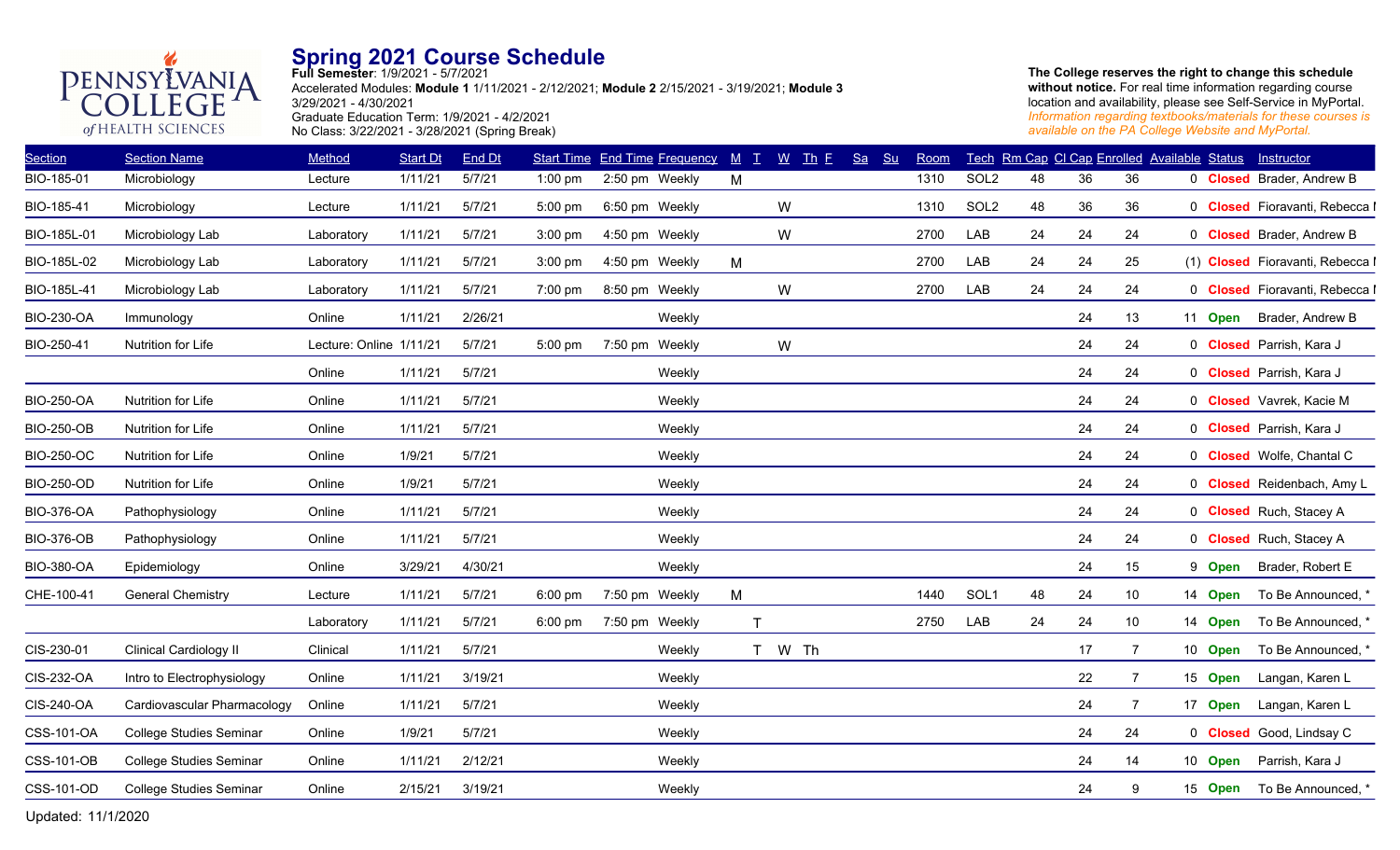

**Full Semester**: 1/9/2021 - 5/7/2021 Accelerated Modules: **Module 1** 1/11/2021 - 2/12/2021; **Module 2** 2/15/2021 - 3/19/2021; **Module 3** 3/29/2021 - 4/30/2021 Graduate Education Term: 1/9/2021 - 4/2/2021 No Class: 3/22/2021 - 3/28/2021 (Spring Break)

**The College reserves the right to change this schedule without notice.** For real time information regarding course location and availability, please see Self-Service in MyPortal. *Information regarding textbooks/materials for these courses is available on the PA College Website and MyPortal.*

| <b>Section</b>    | <b>Section Name</b>           | Method     | <b>Start Dt</b> | End Dt  |           |                 | <b>Start Time End Time Frequency</b> | $M$ $T$      |   | $W$ Th E | Sa | Su | Room |                  |    | Tech Rm Cap Cl Cap Enrolled Available Status |                |             | Instructor                  |
|-------------------|-------------------------------|------------|-----------------|---------|-----------|-----------------|--------------------------------------|--------------|---|----------|----|----|------|------------------|----|----------------------------------------------|----------------|-------------|-----------------------------|
| <b>CSS-101-OE</b> | College Studies Seminar       | Online     | 1/9/21          | 5/7/21  |           |                 | Weekly                               |              |   |          |    |    |      |                  |    | 24                                           | 24             |             | 0 Closed Gruver, Breanna L  |
| <b>CSS-101-OF</b> | College Studies Seminar       | Online     | 1/9/21          | 5/7/21  |           |                 | Weekly                               |              |   |          |    |    |      |                  |    | 24                                           | 11             | 13 Open     | To Be Announced, *          |
| DMS-226-01        | Ob/Gyn Sonography II          | Lecture    | 1/9/21          | 5/7/21  | $1:00$ pm | 3:50 pm Weekly  |                                      | $\mathsf{T}$ |   |          |    |    | 1450 | SOL <sub>1</sub> | 24 | 16                                           | 15             | 1 Open      | Zale, Kathryn               |
| DMS-227-01        | Intro to Vascular Sonography  | Online     | 1/9/21          | 5/7/21  |           |                 | Weekly                               |              |   |          |    |    |      |                  |    | 24                                           | 21             | 3 Open      | Dianna, Tara L              |
| DMS-228-01        | <b>Ultrasound Clinical II</b> | Clinical   | 1/9/21          | 5/7/21  | 8:00 am   | 4:30 pm Weekly  |                                      |              |   | Th F     |    |    |      |                  |    | 16                                           | 15             | <b>Open</b> | Stroik, Maryglo M           |
| DMS-229-01        | Ultrasound Lab III            | Laboratory | 1/9/21          | 5/7/21  | 8:00 am   | 11:50 am Weekly |                                      |              | W |          |    |    |      |                  |    | 8                                            | $\overline{7}$ | 1 Open      | Dianna, Tara L              |
| DMS-229-02        | Ultrasound Lab III            | Laboratory | 1/9/21          | 5/7/21  | 8:00 am   | 11:50 am Weekly |                                      | $\mathsf{T}$ |   |          |    |    |      |                  |    | 8                                            | 8              |             | 0 Closed Dianna, Tara L     |
| DMS-230-01        | <b>Superficial Structures</b> | Lecture    | 1/9/21          | 5/7/21  | $3:00$ pm | 5:00 pm Weekly  |                                      |              | W |          |    |    | 1450 | SOL <sub>1</sub> | 24 | 16                                           | 15             | 1 Open      | Dianna, Tara L              |
| DMS-231-01        | <b>Ultrasound Seminar</b>     | Lecture    | 1/9/21          | 5/7/21  | $1:00$ pm | 2:50 pm Weekly  |                                      |              | W |          |    |    | 1450 | SOL <sub>1</sub> | 24 | 16                                           | 15             | 1 Open      | Stroik, Maryglo M           |
| ECO-150-OA        | <b>Survey of Economics</b>    | Online     | 1/11/21         | 2/12/21 |           |                 | Weekly                               |              |   |          |    |    |      |                  |    | 24                                           | 17             | 7 Open      | Fries, Stephen K            |
| <b>ECO-150-OB</b> | <b>Survey of Economics</b>    | Online     | 2/15/21         | 3/19/21 |           |                 | Weekly                               |              |   |          |    |    |      |                  |    | 24                                           | 8              | 16 Open     | Costea, Dana                |
| ECO-150-OC        | Survey of Economics           | Online     | 3/29/21         | 4/30/21 |           |                 | Weekly                               |              |   |          |    |    |      |                  |    | 24                                           | 11             | 13 Open     | Costea, Dana                |
| ECO-310-OA        | American Healthcare System    | Online     | 1/11/21         | 2/12/21 |           |                 | Weekly                               |              |   |          |    |    |      |                  |    | 24                                           | 24             |             | 0 Closed Costea, Dana       |
| ECO-310-OB        | American Healthcare System    | Online     | 2/15/21         | 3/19/21 |           |                 | Weekly                               |              |   |          |    |    |      |                  |    | 24                                           | 21             | 3 Open      | Young, Stephen A            |
| ECO-310-OC        | American Healthcare System    | Online     | 3/29/21         | 4/30/21 |           |                 | Weekly                               |              |   |          |    |    |      |                  |    | 24                                           | 22             | 2 Open      | Anderson, Joseph S          |
| ECO-350-OA        | The Economics of Health Care  | Online     | 3/29/21         | 4/30/21 |           |                 | Weekly                               |              |   |          |    |    |      |                  |    | 24                                           | 17             | 7 Open      | Costea, Dana                |
| EMS-202-41        | Paramedic Basic Curric II     | Lecture    | 1/9/21          | 5/7/21  | $6:00$ pm | 9:50 pm Weekly  |                                      | M            | W |          |    |    | 1300 | SOL <sub>2</sub> | 48 | 30                                           | 21             | 9 Open      | To Be Announced, '          |
|                   |                               | Clinical   | 1/9/21          | 5/7/21  |           |                 | Weekly                               |              |   |          |    |    |      |                  |    | 30                                           | 21             | 9 Open      | To Be Announced, *          |
|                   |                               | Lecture    | 4/10/21         | 4/10/21 | 8:00 am   | 3:50 pm Weekly  |                                      |              |   |          | Sa |    | 1300 | SOL <sub>2</sub> | 48 | 30                                           | 21             | 9 Open      | To Be Announced, *          |
| EMS-202L-01       | <b>EMS Lab</b>                | Laboratory | 1/18/21         | 4/25/21 | $1:00$ pm | 5:00 pm Weekly  |                                      | $\mathsf{T}$ |   |          |    |    |      |                  |    | 6                                            | 6              |             | 0 Closed To Be Announced, * |
| EMS-202L-02       | <b>EMS Lab</b>                | Laboratory | 1/18/21         | 4/25/21 | 6:00 pm   | 10:00 pm Weekly |                                      | $\mathsf{T}$ |   |          |    |    |      |                  |    | 6                                            | 5              | <b>Open</b> | To Be Announced, *          |
| EMS-202L-03       | <b>EMS Lab</b>                | Laboratory | 1/18/21         | 4/25/21 | $6:00$ pm | 10:00 pm Weekly |                                      |              |   | Th       |    |    |      |                  |    | 6                                            | 3              | 3 Open      | To Be Announced,            |
| EMS-202L-04       | <b>EMS Lab</b>                | Laboratory | 1/18/21         | 4/25/21 | $1:00$ pm | 5:00 pm Weekly  |                                      |              |   | F        |    |    |      |                  |    | 6                                            | 2              | 4 Open      | To Be Announced, *          |
|                   |                               |            |                 |         |           |                 |                                      |              |   |          |    |    |      |                  |    |                                              |                |             |                             |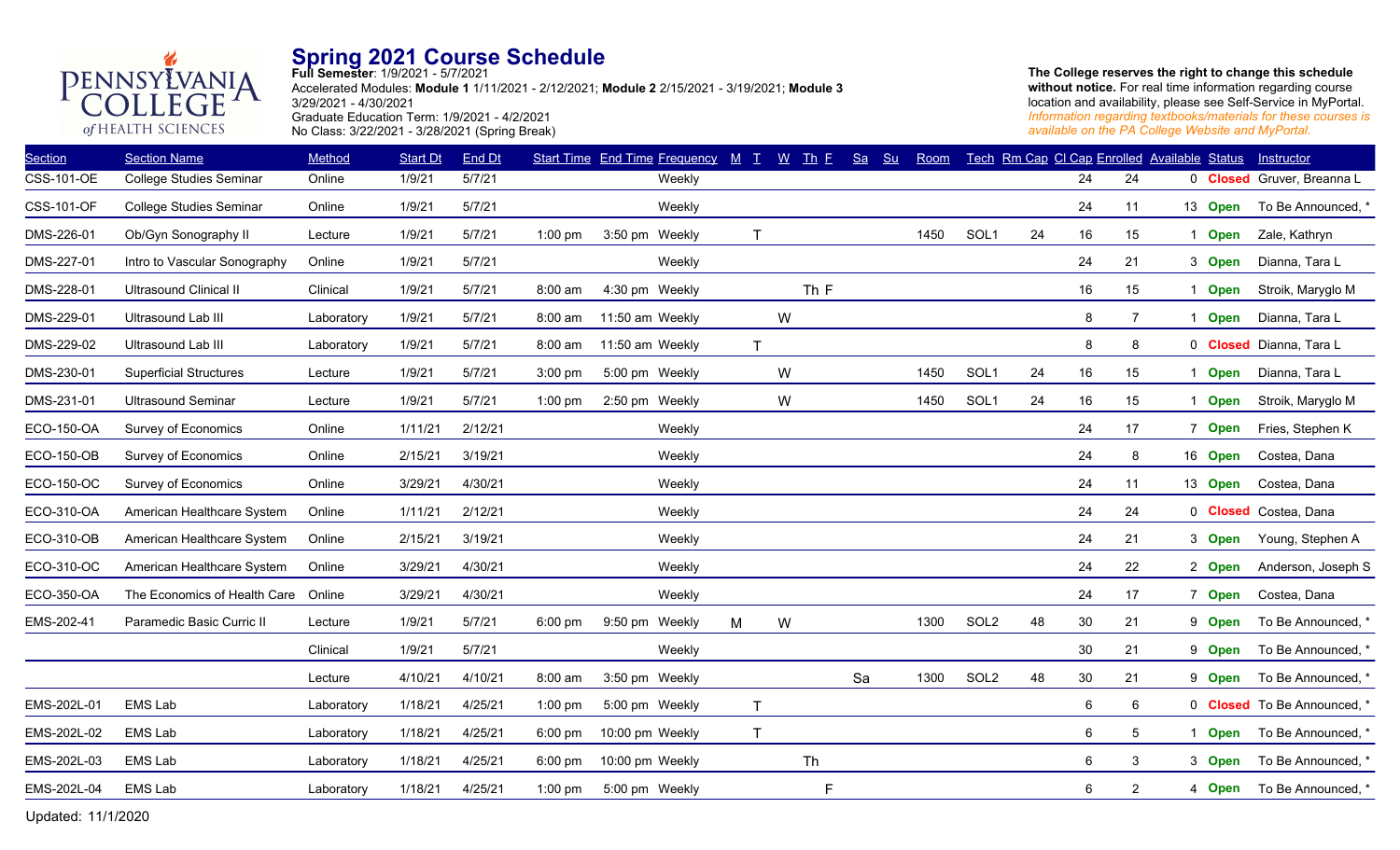

**Full Semester**: 1/9/2021 - 5/7/2021 Accelerated Modules: **Module 1** 1/11/2021 - 2/12/2021; **Module 2** 2/15/2021 - 3/19/2021; **Module 3** 3/29/2021 - 4/30/2021 Graduate Education Term: 1/9/2021 - 4/2/2021 No Class: 3/22/2021 - 3/28/2021 (Spring Break)

**The College reserves the right to change this schedule without notice.** For real time information regarding course location and availability, please see Self-Service in MyPortal. *Information regarding textbooks/materials for these courses is available on the PA College Website and MyPortal.*

| <b>Section</b>    | <b>Section Name</b>                  | Method     | <b>Start Dt</b> | End Dt  |           | Start Time End Time Frequency M T |    | $\underline{W}$ Th E | Sa<br>Su | Room |                  |    |              | Tech Rm Cap CI Cap Enrolled Available Status |             | Instructor                   |
|-------------------|--------------------------------------|------------|-----------------|---------|-----------|-----------------------------------|----|----------------------|----------|------|------------------|----|--------------|----------------------------------------------|-------------|------------------------------|
| EMS-202L-05       | <b>EMS Lab</b>                       | Laboratory | 1/18/21         | 4/25/21 | $1:00$ pm | 5:00 pm Weekly                    |    |                      | Su       |      |                  |    | 6            | 5                                            | <b>Open</b> | To Be Announced, *           |
| ENG-100-01        | <b>English Composition</b>           | Lecture    | 1/9/21          | 5/7/21  | 9:00 am   | 9:50 am Weekly                    |    | F.                   |          | 1220 | SOL <sub>1</sub> | 24 | 18           | 18                                           |             | 0 Closed Cullen, Paul J      |
|                   |                                      | Lec/Lab    | 1/9/21          | 5/7/21  |           | 10:00 am 11:50 am Weekly          |    | F.                   |          | 1460 | COMP             | 55 | 18           | 18                                           |             | 0 Closed Cullen, Paul J      |
| <b>ENG-100-OA</b> | <b>English Composition</b>           | Online     | 1/9/21          | 5/7/21  |           | Weekly                            |    |                      |          |      |                  |    | 24           | 18                                           |             | 6 Open Cullen, Paul J        |
| <b>ENG-100-OB</b> | <b>English Composition</b>           | Online     | 1/9/21          | 5/7/21  |           | Weekly                            |    |                      |          |      |                  |    | 24           | 24                                           |             | 0 Closed Buchanan, Kristen E |
| ENG-202-B31       | <b>Advanced Communication</b>        | Blended    | 2/15/21         | 4/16/21 | 9:00 am   | 12:50 pm Weekly                   | T. |                      |          | 1220 | SOL1             | 24 | 24           | 24                                           |             | 0 Closed Buchanan, Kristen E |
| <b>ENG-202-OA</b> | <b>Advanced Communication</b>        | Online     | 1/11/21         | 3/5/21  |           | Weekly                            |    |                      |          |      |                  |    | 24           | 24                                           |             | 0 Closed Buchanan, Kristen E |
| <b>ENG-202-OB</b> | <b>Advanced Communication</b>        | Online     | 1/11/21         | 3/5/21  |           | Weekly                            |    |                      |          |      |                  |    | 24           | 24                                           |             | 0 Closed Buchanan, Kristen E |
| <b>ENG-202-OC</b> | <b>Advanced Communication</b>        | Online     | 2/15/21         | 4/16/21 |           | Weekly                            |    |                      |          |      |                  |    | 24           | 20                                           | 4 Open      | To Be Announced, *           |
| <b>ENG-300-OA</b> | Advanced Comp for Health Care Online |            | 1/11/21         | 2/12/21 |           | Weekly                            |    |                      |          |      |                  |    | 24           | 8                                            | 16 Open     | MacNamara, Meghar            |
| <b>ENG-300-OB</b> | Advanced Comp for Health Care Online |            | 2/15/21         | 3/19/21 |           | Weekly                            |    |                      |          |      |                  |    | 24           | 10                                           | 14 Open     | Steffy, Christina J          |
| <b>ENG-300-OD</b> | Advanced Comp for Health Care Online |            | 3/29/21         | 4/30/21 |           | Weekly                            |    |                      |          |      |                  |    | 24           | 8                                            | 16 Open     | MacNamara, Meghar            |
| <b>HCA-200-OA</b> | Prin of Health Care Admin            | Online     | 1/11/21         | 3/19/21 |           | Weekly                            |    |                      |          |      |                  |    | 24           | 12                                           | 12 Open     | Gibson, Mary M               |
| <b>HCA-301-OA</b> | <b>Health Care Marketing</b>         | Online     | 2/15/21         | 3/19/21 |           | Weekly                            |    |                      |          |      |                  |    | 24           | 24                                           |             | 0 Closed York, Joseph W      |
| <b>HCA-305-OA</b> | Data Analysis                        | Online     | 1/11/21         | 3/19/21 |           | Weekly                            |    |                      |          |      |                  |    | 24           | 20                                           | 4 Open      | Horning, Tomomi M            |
| <b>HCA-340-OA</b> | Legal Issues in Health Care          | Online     | 2/15/21         | 3/19/21 |           | Weekly                            |    |                      |          |      |                  |    | 24           | 13                                           | 11 Open     | Macina, Robert P             |
| <b>HCA-420-OA</b> | Hith Care Policy & Planning          | Online     | 2/15/21         | 4/30/21 |           | Weekly                            |    |                      |          |      |                  |    | 24           | 18                                           | 6 Open      | Gibson, Mary M               |
| <b>HCA-448-OA</b> | Introduction to Internship           | Online     | 1/11/21         | 5/7/21  |           | Weekly                            |    |                      |          |      |                  |    | 24           | 10 <sup>°</sup>                              | 14 Open     | Horning, Tomomi M            |
| <b>HLT-150-OA</b> | Wellness for Life                    | Online     | 3/29/21         | 4/30/21 |           | Weekly                            |    |                      |          |      |                  |    | 24           | $\overline{7}$                               | 17 Open     | Parrish, Kara J              |
| <b>HSC-100-OA</b> | <b>Medical Terminology</b>           | Online     | 1/9/21          | 5/7/21  |           | Weekly                            |    |                      |          |      |                  |    | 75           | 58                                           | 17 Open     | To Be Announced, *           |
| HSC-101-B01       | Methods of Patient Care              | Blended    | 1/9/21          | 5/7/21  |           | Weekly                            |    |                      |          |      |                  |    | 75           | 37                                           | 38 Open     | To Be Announced, *           |
| HSC-151-01        | Phlebotomy Clinical                  | Clinical   | 1/11/21         | 2/12/21 |           | Weekly                            |    |                      |          |      |                  |    | 3            | 3                                            |             | 0 Closed Gruver, Breanna L   |
| HSC-151-02        | <b>Phlebotomy Clinical</b>           | Clinical   | 2/15/21         | 3/19/21 |           | Weekly                            |    |                      |          |      |                  |    | $\mathbf{3}$ | 3                                            |             | 0 Closed Soost, Sherry L     |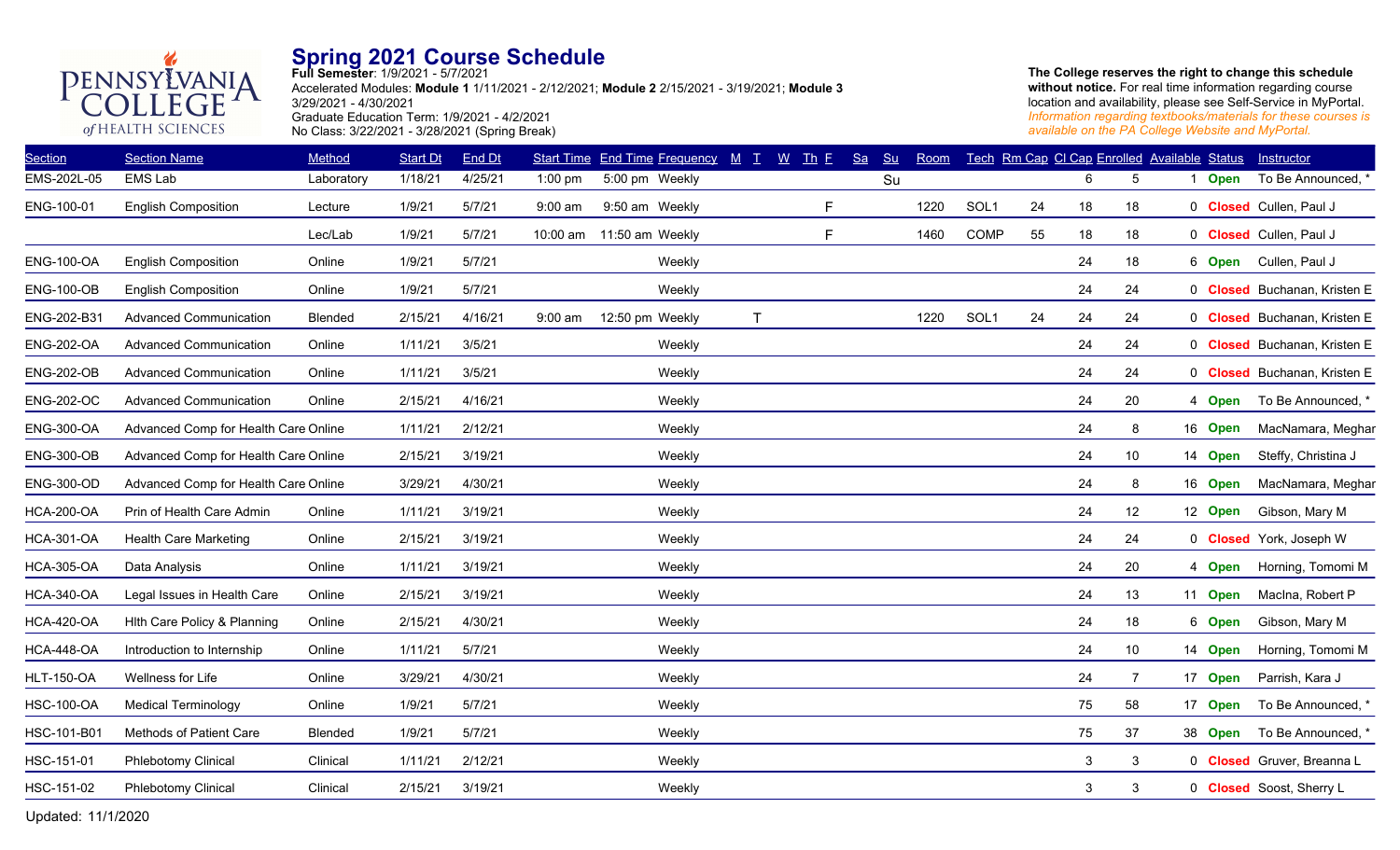

**Full Semester**: 1/9/2021 - 5/7/2021 Accelerated Modules: **Module 1** 1/11/2021 - 2/12/2021; **Module 2** 2/15/2021 - 3/19/2021; **Module 3** 3/29/2021 - 4/30/2021 Graduate Education Term: 1/9/2021 - 4/2/2021 No Class: 3/22/2021 - 3/28/2021 (Spring Break)

**The College reserves the right to change this schedule without notice.** For real time information regarding course location and availability, please see Self-Service in MyPortal. *Information regarding textbooks/materials for these courses is available on the PA College Website and MyPortal.*

| <b>Section</b>    | <b>Section Name</b>                   | Method   | <b>Start Dt</b> | End Dt  | Start Time End Time Frequency M T | $W$ Th E | Sa<br>Su | Room |             | Tech Rm Cap Cl Cap Enrolled Available Status |                |         | Instructor                       |
|-------------------|---------------------------------------|----------|-----------------|---------|-----------------------------------|----------|----------|------|-------------|----------------------------------------------|----------------|---------|----------------------------------|
| HSC-151-03        | Phlebotomy Clinical                   | Clinical | 3/29/21         | 4/30/21 | Weekly                            |          |          |      |             | 3                                            |                | 2 Open  | Gruver, Breanna L                |
| <b>HSC-195-OA</b> | <b>Cross-Sectional Anatomy</b>        | Online   | 1/9/21          | 5/7/21  | Weekly                            |          |          |      |             | 50                                           | 34             | 16 Open | Vogel, Michael Ryan              |
| HSC-200-B01       | Advanced Cardiac Life Support Blended |          | 3/29/21         | 4/30/21 | Weekly                            |          |          |      |             | 24                                           | $\overline{7}$ | 17 Open | Gruver, Breanna L                |
| <b>HSC-300-OA</b> | Organizational Behavior               | Online   | 1/11/21         | 2/12/21 | Weekly                            |          |          |      |             | 24                                           | 14             | 10 Open | Ridley, Terri L                  |
| HSC-402-OA        | Healthcare Leadership                 | Online   | 1/11/21         | 3/19/21 | Weekly                            |          |          |      |             | 0                                            | 4              |         | (4) Closed McCarty, Marcy J      |
| <b>HUM-210-OA</b> | <b>World Religions</b>                | Online   | 1/9/21          | 5/7/21  | Weekly                            |          |          |      |             | 24                                           | 17             | 7 Open  | Cullen, Paul J                   |
| <b>HUM-310-OA</b> | Death, Dying & Bereavement            | Online   | 1/9/21          | 5/7/21  | Weekly                            |          |          |      |             | 24                                           | 13             | 11 Open | Price, Vickie L                  |
| IPC-302-OA        | Introduction to Capstone              | Online   | 2/15/21         | 4/30/21 | Weekly                            |          |          |      |             | 24                                           | 24             |         | 0 <b>Closed</b> McCarty, Marcy J |
| IPC-302-OB        | Introduction to Capstone              | Online   | 2/15/21         | 4/30/21 | Weekly                            |          |          |      |             | 24                                           | 24             |         | 0 Closed To Be Announced, *      |
| IPC-302-OC        | Introduction to Capstone              | Online   | 2/15/21         | 4/30/21 | Weekly                            |          |          |      |             | 24                                           | 23             | 1 Open  | To Be Announced, *               |
| IPC-302-OD        | Introduction to Capstone              | Online   | 2/15/21         | 4/30/21 | Weekly                            |          |          |      |             | 24                                           | 8              | 16 Open | To Be Announced, *               |
| IPC-322-OA        | Teaching and Learning                 | Online   | 1/11/21         | 2/12/21 | Weekly                            |          |          |      |             | 24                                           | 24             |         | 0 Closed To Be Announced, *      |
| IPC-322-OB        | Teaching and Learning                 | Online   | 1/11/21         | 2/12/21 | Weekly                            |          |          |      |             | 24                                           | 24             |         | 0 Closed To Be Announced, *      |
| <b>IPC-322-OC</b> | Teaching and Learning                 | Online   | 2/15/21         | 3/19/21 | Weekly                            |          |          |      |             | 24                                           | 24             |         | 0 Closed To Be Announced, *      |
| <b>IPC-322-OD</b> | Teaching and Learning                 | Online   | 2/15/21         | 3/19/21 | Weekly                            |          |          |      |             | 24                                           | 23             | 1 Open  | To Be Announced, *               |
| <b>IPC-401-OA</b> | Research in Health Care               | Online   | 3/29/21         | 4/30/21 | Weekly                            |          |          |      |             | 24                                           | 23             | 1 Open  | To Be Announced, *               |
| IPC-401-OB        | Research in Health Care               | Online   | 3/29/21         | 4/30/21 | Weekly                            |          |          |      |             | 24                                           | 24             |         | 0 <b>Closed</b> To Be Announced, |
| <b>IPC-401-OC</b> | Research in Health Care               | Online   | 3/29/21         | 4/30/21 | Weekly                            |          |          |      |             | 24                                           | 11             | 13 Open | To Be Announced, *               |
| IPC-401-OD        | Research in Health Care               | Online   | 3/29/21         | 4/30/21 | Weekly                            |          |          |      |             | 24                                           | 11             | 13 Open | Gibson, Mary M                   |
| IPC-450-B01       | Capstone                              | Blended  | 3/29/21         | 4/30/21 | $9:00$ am<br>1:00 pm Weekly       | F        |          | 1700 | <b>MEDI</b> | 32<br>24                                     | 9              | 15 Open | To Be Announced, *               |
| <b>IPC-450-OA</b> | Capstone                              | Online   | 2/15/21         | 3/19/21 | Weekly                            |          |          |      |             | 24                                           | 24             |         | 0 Closed To Be Announced, *      |
| <b>IPC-450-OB</b> | Capstone                              | Online   | 2/15/21         | 3/19/21 | Weekly                            |          |          |      |             | 24                                           | 13             | 11 Open | To Be Announced, *               |
| <b>IPC-450-OC</b> | Capstone                              | Online   | 3/29/21         | 4/30/21 | Weekly                            |          |          |      |             | 24                                           | 24             |         | 0 Closed Castaldi, Cynthia L     |
|                   |                                       |          |                 |         |                                   |          |          |      |             |                                              |                |         |                                  |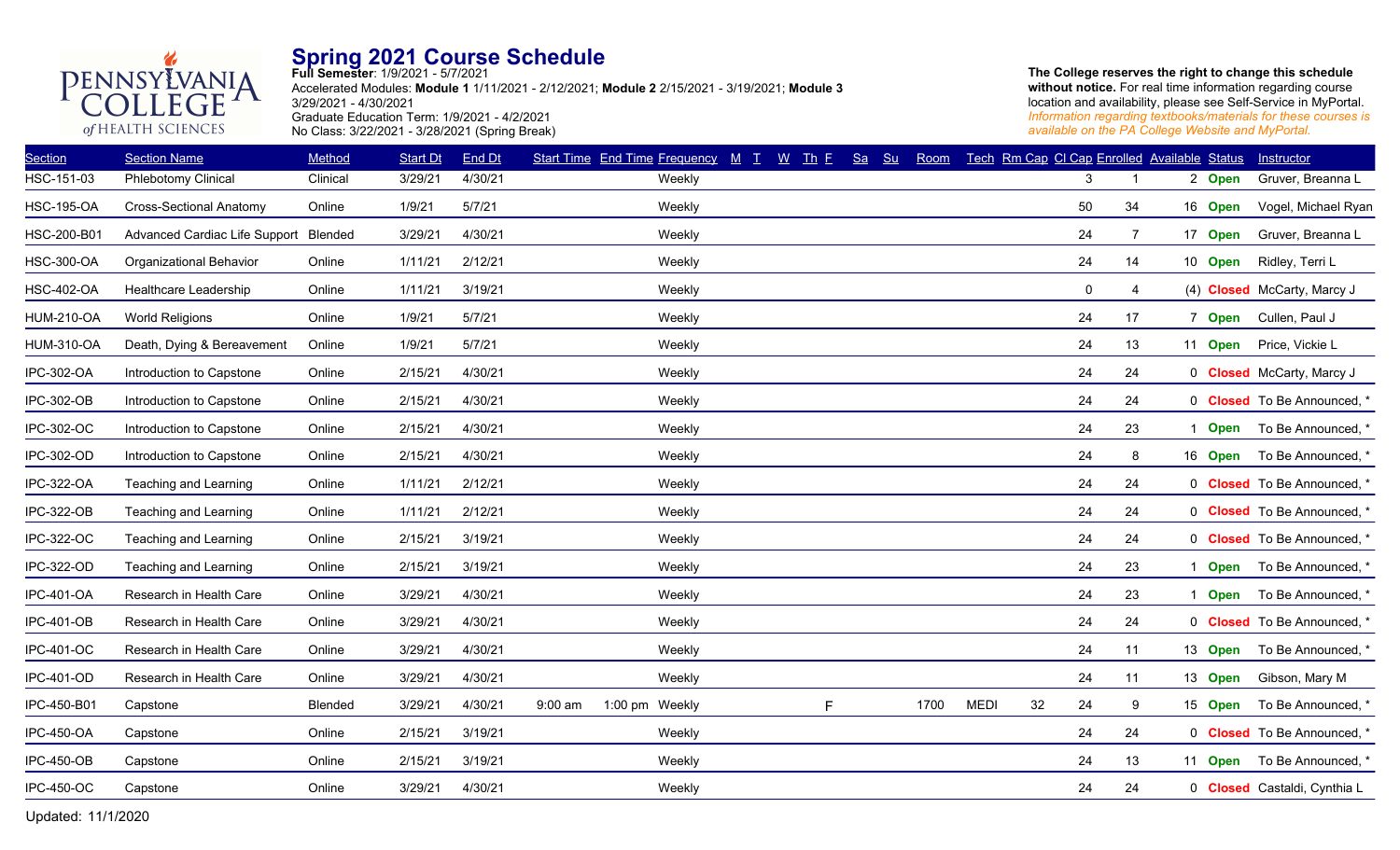

**Full Semester**: 1/9/2021 - 5/7/2021 Accelerated Modules: **Module 1** 1/11/2021 - 2/12/2021; **Module 2** 2/15/2021 - 3/19/2021; **Module 3** 3/29/2021 - 4/30/2021 Graduate Education Term: 1/9/2021 - 4/2/2021 No Class: 3/22/2021 - 3/28/2021 (Spring Break)

**The College reserves the right to change this schedule without notice.** For real time information regarding course location and availability, please see Self-Service in MyPortal. *Information regarding textbooks/materials for these courses is available on the PA College Website and MyPortal.*

| <b>Section</b>    | <b>Section Name</b>                   | Method         | <b>Start Dt</b> | End Dt  |                    | <b>Start Time End Time Frequency</b> | $M$ $T$      | $W$ Th $E$ | Sa<br>S <sub>u</sub> | Room |                  |    |    | Tech Rm Cap CI Cap Enrolled Available Status |         | <b>Instructor</b>                  |
|-------------------|---------------------------------------|----------------|-----------------|---------|--------------------|--------------------------------------|--------------|------------|----------------------|------|------------------|----|----|----------------------------------------------|---------|------------------------------------|
| <b>IPC-450-OD</b> | Capstone                              | Online         | 3/29/21         | 4/30/21 |                    | Weekly                               |              |            |                      |      |                  |    | 24 | 24                                           |         | 0 Closed To Be Announced, *        |
| IPC-500-B01       | Intro to Graduate Studies             | <b>Blended</b> | 1/15/21         | 1/15/21 | $1:00$ pm          | 4:00 pm Daily                        |              | E          |                      | 1200 | SOL <sub>2</sub> | 40 | 40 | $\overline{7}$                               | 33 Open | York, Joseph W                     |
| IPC-500-B02       | Intro to Graduate Studies             | Blended        | 1/20/21         | 1/20/21 | 4:00 pm            | 7:00 pm Daily                        |              | W          |                      | 1200 | SOL <sub>2</sub> | 40 | 40 | 3                                            | 37 Open | York, Joseph W                     |
| <b>IPC-501-OA</b> | Health Promo & Disease Prev           | Online         | 1/11/21         | 4/2/21  |                    | Weekly                               |              |            |                      |      |                  |    | 22 | 11                                           | 11 Open | Berkstresser, Kristie              |
| <b>IPC-504-OA</b> | Communication and Technology Online   |                | 1/11/21         | 4/2/21  |                    | Weekly                               |              |            |                      |      |                  |    | 22 | 15                                           | 7 Open  | To Be Announced, *                 |
| <b>IPC-511-OA</b> | <b>Graduate Research</b>              | Online         | 1/11/21         | 4/2/21  |                    | Weekly                               |              |            |                      |      |                  |    | 22 | 21                                           | 1 Open  | To Be Announced, *                 |
| <b>IPC-511-OB</b> | Graduate Research                     | Online         | 1/11/21         | 4/2/21  |                    | Weekly                               |              |            |                      |      |                  |    | 22 | 11                                           | 11 Open | To Be Announced, *                 |
| <b>IPC-512-OA</b> | Health Care Policy and Finance Online |                | 1/11/21         | 4/2/21  |                    | Weekly                               |              |            |                      |      |                  |    | 22 | 21                                           | 1 Open  | To Be Announced, *                 |
| <b>IPC-512-OB</b> | Health Care Policy and Finance Online |                | 1/11/21         | 4/2/21  |                    | Weekly                               |              |            |                      |      |                  |    | 22 | 13                                           | 9 Open  | To Be Announced, *                 |
| IPC-601-OA        | Leadership in Healthcare              | Online         | 1/11/21         | 4/2/21  |                    | Weekly                               |              |            |                      |      |                  |    | 22 | 22                                           |         | 0 <b>Closed</b> To Be Announced, * |
| IPC-601-OB        | Leadership in Healthcare              | Online         | 1/11/21         | 4/2/21  |                    | Weekly                               |              |            |                      |      |                  |    | 22 | $\overline{4}$                               | 18 Open | Wise, Rita E                       |
| <b>MAT-100-OA</b> | Quantitative Reasoning & Skill        | Online         | 1/9/21          | 5/7/21  |                    | Weekly                               |              |            |                      |      |                  |    | 24 | $\overline{7}$                               | 17 Open | Ozimek, Daniel L                   |
| MAT-150-01        | <b>Clinical Mathematics</b>           | Lecture        | 1/9/21          | 5/7/21  | $1:00$ pm          | 3:50 pm Weekly                       | M            |            |                      | 1210 | <b>MEDI</b>      | 24 | 24 | 16                                           | 8 Open  | Good, Lindsay C                    |
| MAT-150-02        | <b>Clinical Mathematics</b>           | Lecture        | 1/9/21          | 5/7/21  | 12:00 pm           | 2:50 pm Weekly                       | $\mathsf{T}$ |            |                      | 1210 | <b>MEDI</b>      | 24 | 24 | 22                                           | 2 Open  | Good, Lindsay C                    |
| MAT-150-03        | <b>Clinical Mathematics</b>           | Lecture        | 1/9/21          | 5/7/21  | 9:00 am            | 11:50 am Weekly                      |              | W          |                      | 1210 | <b>MEDI</b>      | 24 | 24 | 21                                           | 3 Open  | Phillips, Mary L                   |
| MAT-150-04        | <b>Clinical Mathematics</b>           | Lecture        | 1/9/21          | 5/7/21  | $12:00 \text{ pm}$ | 2:50 pm Weekly                       |              | Th         |                      | 1210 | <b>MEDI</b>      | 24 | 24 | 20                                           | 4 Open  | Good, Lindsay C                    |
| MAT-150-05        | <b>Clinical Mathematics</b>           | Lecture        | 1/9/21          | 5/7/21  | 8:30 am            | 11:20 am Weekly                      |              | F          |                      | 1210 | <b>MEDI</b>      | 24 | 24 | 10 <sup>1</sup>                              | 14 Open | Phillips, Mary L                   |
| MAT-150-41        | <b>Clinical Mathematics</b>           | Lecture        | 1/9/21          | 5/7/21  | $6:00$ pm          | 8:50 pm Weekly                       |              | W          |                      | 1210 | <b>MEDI</b>      | 24 | 24 | 19                                           | 5 Open  | Phillips, Mary L                   |
| <b>MAT-150-OA</b> | <b>Clinical Mathematics</b>           | Online         | 1/9/21          | 5/7/21  |                    | Weekly                               |              |            |                      |      |                  |    | 48 | 48                                           |         | 0 Closed Ozimek, Daniel L          |
| MAT-260-31        | <b>Statistics</b>                     | Lecture        | 1/9/21          | 5/7/21  | 12:30 pm           | 3:20 pm Weekly                       |              | Th         |                      | 1710 | <b>MEDI</b>      | 32 | 24 | 22                                           |         | 2 Open Morgante, Brandi R          |
| <b>MAT-260-OA</b> | <b>Statistics</b>                     | Online         | 1/9/21          | 3/19/21 |                    | Weekly                               |              |            |                      |      |                  |    | 24 | 24                                           |         | 0 Closed Morgante, Brandi R        |
| <b>MAT-260-OB</b> | <b>Statistics</b>                     | Online         | 1/9/21          | 3/19/21 |                    | Weekly                               |              |            |                      |      |                  |    | 24 | 25                                           |         | (1) Closed Ozimek, Daniel L        |
| <b>MAT-260-OC</b> | <b>Statistics</b>                     | Online         | 1/9/21          | 3/19/21 |                    | Weekly                               |              |            |                      |      |                  |    | 24 | $\overline{4}$                               |         | 20 Open To Be Announced, *         |
|                   |                                       |                |                 |         |                    |                                      |              |            |                      |      |                  |    |    |                                              |         |                                    |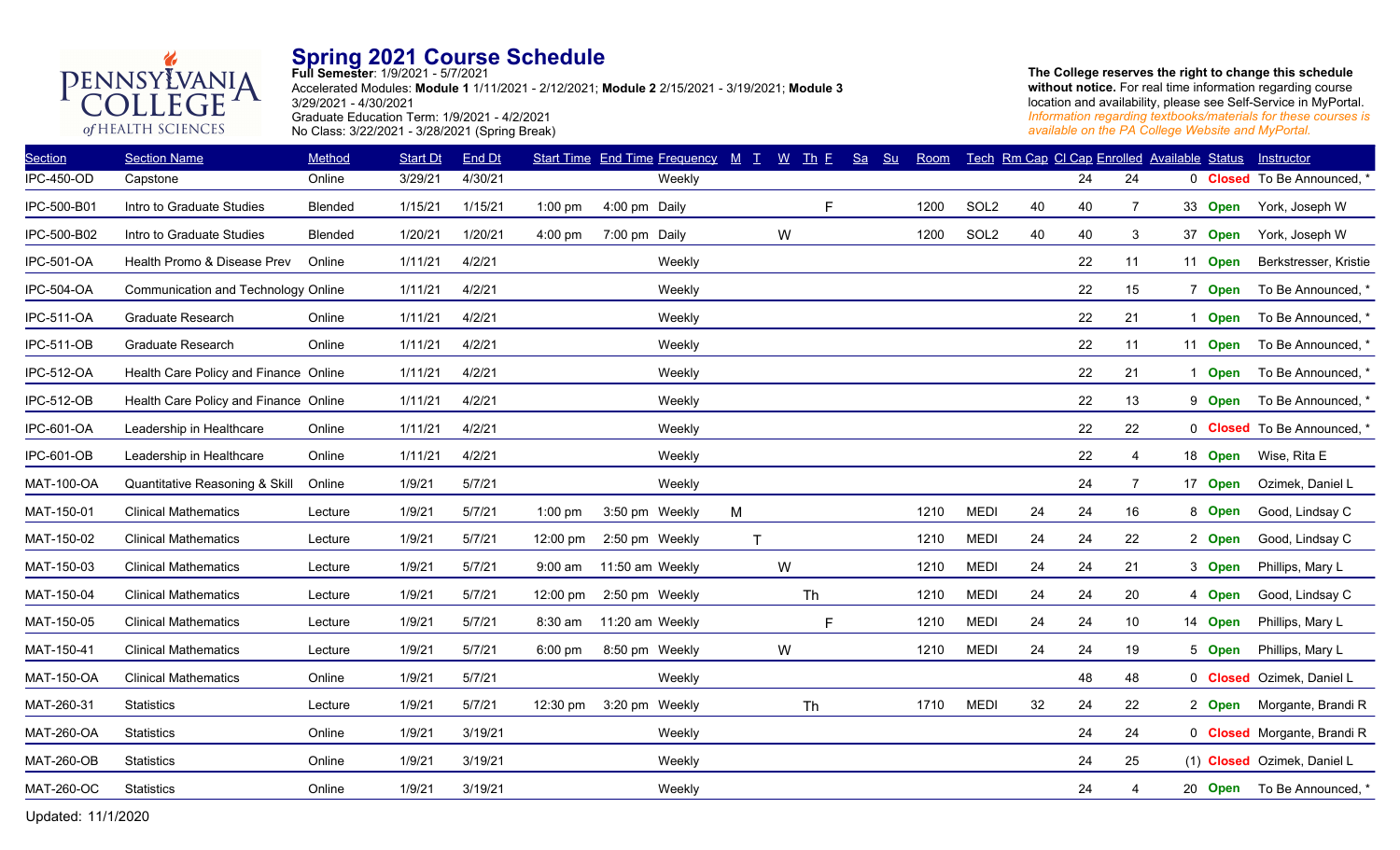

**Full Semester**: 1/9/2021 - 5/7/2021 Accelerated Modules: **Module 1** 1/11/2021 - 2/12/2021; **Module 2** 2/15/2021 - 3/19/2021; **Module 3** 3/29/2021 - 4/30/2021 Graduate Education Term: 1/9/2021 - 4/2/2021 No Class: 3/22/2021 - 3/28/2021 (Spring Break)

**The College reserves the right to change this schedule without notice.** For real time information regarding course location and availability, please see Self-Service in MyPortal. *Information regarding textbooks/materials for these courses is available on the PA College Website and MyPortal.*

| <b>Section</b>    | <b>Section Name</b>                    | Method                   | <b>Start Dt</b> | End Dt  |                   | Start Time End Time Frequency M T |              |        | <u>W Th F</u> | Sa<br>Su | Room |                  |    |    | Tech Rm Cap CI Cap Enrolled Available Status |         | Instructor             |
|-------------------|----------------------------------------|--------------------------|-----------------|---------|-------------------|-----------------------------------|--------------|--------|---------------|----------|------|------------------|----|----|----------------------------------------------|---------|------------------------|
| MAT-600-OA        | Stats Evidence-Based Practice Online   |                          | 1/9/21          | 4/2/21  |                   | Weekly                            |              |        |               |          |      |                  |    | 22 | 8                                            | 14 Open | Morgante, Brandi R     |
| MLS-402-01        | Clin Parasitology and Mycology Lecture |                          | 1/11/21         | 2/19/21 | $1:00$ pm         | 2:50 pm Weekly                    | T            |        | Th            |          | 1470 | SOL <sub>2</sub> | 24 | 24 | 11                                           | 13 Open | Soost, Sherry L        |
|                   |                                        | Lecture                  | 1/11/21         | 2/19/21 | $1:00$ pm         | 1:50 pm Weekly                    |              | W      |               |          | 1470 | SOL <sub>2</sub> | 24 | 24 | 11                                           | 13 Open | Soost, Sherry L        |
| MLS-412-01        | Clinical Microbiology II               | Lecture                  | 1/11/21         | 2/19/21 | 10:00 am          | 11:50 am Weekly                   | T            | W Th   |               |          | 1470 | SOL <sub>2</sub> | 24 | 24 | 11                                           | 13 Open | Soost, Sherry L        |
|                   |                                        | Lecture                  | 1/11/21         | 5/7/21  |                   | 10:00 am 11:50 am Weekly          | M            |        |               |          | 1470 | SOL <sub>2</sub> | 24 | 24 | 11                                           | 13 Open | Soost, Sherry L        |
| MLS-422-01        | Clinical Lab Hematology II             | Laboratory: Onlir1/11/21 |                 | 5/7/21  |                   | Weekly                            |              |        |               |          |      |                  |    | 24 | 11                                           | 13 Open | Swarr, Laurene E       |
|                   |                                        | Laboratory               | 1/23/21         | 1/23/21 | $9:00 \text{ am}$ | 12:00 pm Daily                    |              |        |               | Sa       |      |                  |    | 24 | 11                                           | 13 Open | Swarr, Laurene E       |
|                   |                                        | Online                   | 1/11/21         | 5/7/21  |                   | Weekly                            |              |        |               |          |      |                  |    | 24 | 11                                           | 13 Open | Swarr, Laurene E       |
|                   |                                        | Laboratory               | 2/6/21          | 2/6/21  | $9:00$ am         | 12:00 pm Daily                    |              |        |               | Sa       |      |                  |    | 24 | 11                                           | 13 Open | Swarr, Laurene E       |
|                   |                                        | Laboratory               | 2/20/21         | 2/20/21 | $9:00$ am         | 12:00 pm Weekly                   |              |        |               | Sa       |      |                  |    | 24 | 11                                           | 13 Open | Swarr, Laurene E       |
|                   |                                        | Laboratory               | 3/6/21          | 3/6/21  | $9:00$ am         | 12:00 pm Weekly                   |              |        |               | Sa       |      |                  |    | 24 | 11                                           | 13 Open | Swarr, Laurene E       |
|                   |                                        | Laboratory               | 4/10/21         | 4/10/21 | $9:00$ am         | 12:00 pm Weekly                   |              |        |               | Sa       |      |                  |    | 24 | 11                                           | 13 Open | Swarr, Laurene E       |
|                   |                                        | Laboratory               | 4/24/21         | 4/24/21 | $9:00$ am         | 12:00 pm Weekly                   |              |        |               | Sa       |      |                  |    | 24 | 11                                           | 13 Open | Swarr, Laurene E       |
| MLS-432-01        | Medical Lab Chemistry II               | Lecture                  | 1/11/21         | 5/7/21  | 8:00 am           | 9:50 am Weekly                    | M            |        |               |          | 1470 | SOL <sub>2</sub> | 24 | 24 | 11                                           | 13 Open | Bond, Carol S          |
|                   |                                        | Lecture                  | 1/11/21         | 2/19/21 | 8:00 am           | 9:50 am Weekly                    | $\mathsf{T}$ |        |               |          | 1470 | SOL <sub>2</sub> | 24 | 24 | 11                                           | 13 Open | Bond, Carol S          |
|                   |                                        | Lecture                  | 1/11/21         | 2/19/21 | 8:00 am           | 8:50 am Weekly                    |              | W      |               |          | 1470 | SOL <sub>2</sub> | 24 | 24 | 11                                           | 13 Open | Bond, Carol S          |
| MLS-442-01        | Med Lab Immunohematology               | Lecture                  | 1/11/21         | 5/7/21  | $1:00$ pm         | 2:50 pm Weekly                    | M            |        |               |          | 1470 | SOL <sub>2</sub> | 24 | 24 | 11                                           | 13 Open | Bond, Carol S          |
|                   |                                        | Lecture                  | 1/11/21         | 2/19/21 | 8:00 am           | 9:50 am Weekly                    |              |        | Th            |          | 1470 | SOL <sub>2</sub> | 24 | 24 | 11                                           | 13 Open | Bond, Carol S          |
|                   |                                        | Lecture                  | 1/11/21         | 2/19/21 | $9:00$ am         | 9:50 am Weekly                    |              | W      |               |          | 1470 | SOL <sub>2</sub> | 24 | 24 | 11                                           | 13 Open | Bond, Carol S          |
| MLS-452-01        | Clinical Lab Practicum II              | Clinical                 | 2/22/21         | 5/7/21  | 7:30 am           | 3:00 pm Weekly                    |              | T W Th |               |          |      |                  |    | 24 | 11                                           | 13 Open | Soost, Sherry L        |
| MLS-461-01        | Lab Leadership Mgmt Skills             | Lecture                  | 1/11/21         | 5/7/21  |                   | Weekly                            |              |        |               |          |      |                  |    | 20 | 11                                           | 9 Open  | Bond, Carol S          |
| <b>NHA-601-OA</b> | Quantitative Business Analysis         | Online                   | 1/11/21         | 4/2/21  |                   | Weekly                            |              |        |               |          |      |                  |    | 22 | 5                                            | 17 Open | To Be Announced, *     |
| <b>NHA-602-OA</b> | <b>Strategic Planning</b>              | Online                   | 1/11/21         | 4/2/21  |                   | Weekly                            |              |        |               |          |      |                  |    | 22 | 10 <sup>°</sup>                              |         | 12 Open York, Joseph W |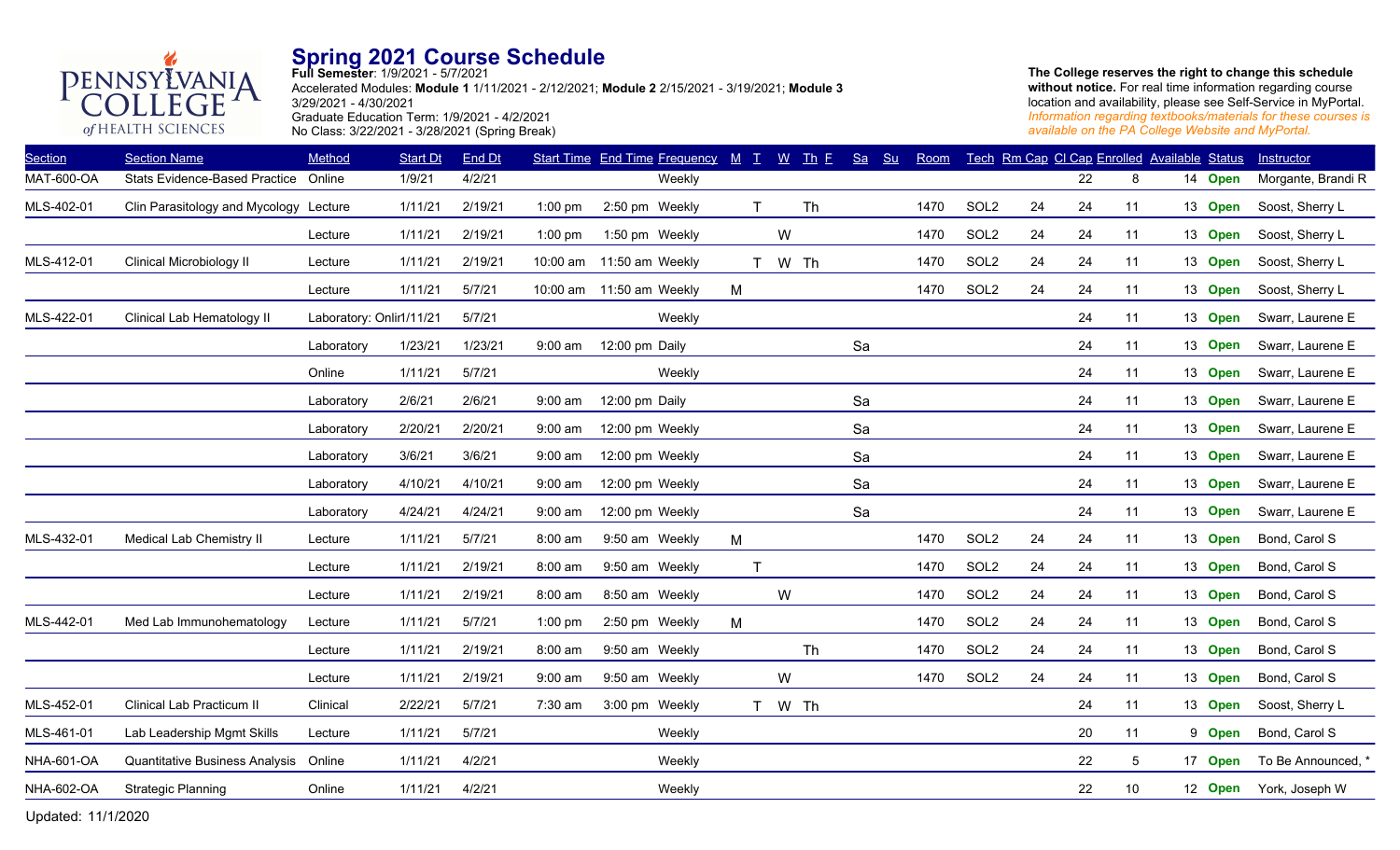

**Full Semester**: 1/9/2021 - 5/7/2021 Accelerated Modules: **Module 1** 1/11/2021 - 2/12/2021; **Module 2** 2/15/2021 - 3/19/2021; **Module 3** 3/29/2021 - 4/30/2021 Graduate Education Term: 1/9/2021 - 4/2/2021 No Class: 3/22/2021 - 3/28/2021 (Spring Break)

**The College reserves the right to change this schedule without notice.** For real time information regarding course location and availability, please see Self-Service in MyPortal. *Information regarding textbooks/materials for these courses is available on the PA College Website and MyPortal.*

| <b>Section</b>    | <b>Section Name</b>                   | Method   | <b>Start Dt</b> | End Dt  |           | <b>Start Time End Time Frequency</b> | $M$ $T$      | $\underline{W}$ | $\mathbf{I}$ $\mathbf{h}$ $\mathbf{E}$ | Sa | S <sub>u</sub> | Room |                  |    | Tech Rm Cap CI Cap Enrolled Available Status |    |         | <b>Instructor</b>          |
|-------------------|---------------------------------------|----------|-----------------|---------|-----------|--------------------------------------|--------------|-----------------|----------------------------------------|----|----------------|------|------------------|----|----------------------------------------------|----|---------|----------------------------|
| <b>NHA-611-OA</b> | Healthcare Human Res Mgmt             | Online   | 1/11/21         | 4/2/21  |           | Weekly                               |              |                 |                                        |    |                |      |                  |    | 22                                           | 12 | 10 Open | To Be Announced, *         |
| NMT-202-01        | Nuclear Med Theory II                 | Lecture  | 1/9/21          | 5/7/21  | $9:00$ am | 3:50 pm Weekly                       |              |                 | Th                                     |    |                | 1450 | SOL <sub>1</sub> | 24 | 20                                           | 10 | 10 Open | Fasano, Mary K             |
| NMT-212-01        | Nuclear Med Clin II                   | Clinical | 1/9/21          | 5/7/21  |           | Weekly                               | M T W        |                 |                                        |    |                |      |                  |    | 20                                           | 10 | 10 Open | Fasano, Mary K             |
| NUR-010-01        | <b>LPN Assessment Module</b>          | Lecture  | 1/9/21          | 2/28/21 | 5:00 pm   | 8:00 pm Weekly                       | $\mathsf{T}$ |                 | Th                                     |    |                | 1520 | SOL <sub>2</sub> | 80 | 48                                           | 20 | 28 Open | Wilk, Deanna N             |
|                   |                                       | Clinical | 1/9/21          | 1/10/21 | $6:30$ am | 11:00 pm Weekly                      |              |                 |                                        |    | Sa Su          |      |                  |    | 48                                           | 20 | 28 Open | Wilk, Deanna N             |
|                   |                                       | Clinical | 1/23/21         | 1/24/21 | 6:30 am   | 11:00 pm Weekly                      |              |                 |                                        |    | Sa Su          |      |                  |    | 48                                           | 20 | 28 Open | Wilk, Deanna N             |
|                   |                                       | Clinical | 2/6/21          | 2/7/21  | $6:30$ am | 11:00 pm Weekly                      |              |                 |                                        |    | Sa Su          |      |                  |    | 48                                           | 20 | 28 Open | Wilk, Deanna N             |
|                   |                                       | Clinical | 2/20/21         | 2/21/21 | 6:30 am   | 11:00 pm Weekly                      |              |                 |                                        |    | Sa Su          |      |                  |    | 48                                           | 20 | 28 Open | Wilk, Deanna N             |
| NUR-101-01        | Foundations of Nursing Pract          | Lecture  | 1/9/21          | 5/7/21  | 8:30 am   | 10:50 am Weekly                      | M            |                 | Th                                     |    |                | 1500 | SOL <sub>2</sub> | 80 | 40                                           | 26 | 14 Open | Wilk, Deanna N             |
| NUR-101-02        | <b>Foundations of Nursing Pract</b>   | Lecture  | 1/9/21          | 5/7/21  | 8:30 am   | 10:50 am Weekly                      | M            |                 | Th                                     |    |                | 1520 | SOL <sub>2</sub> | 80 | 40                                           | 26 | 14 Open | Wilk, Deanna N             |
| NUR-101-03        | Foundations of Nursing Pract          | Lecture  | 1/9/21          | 5/7/21  | 1:00 pm   | 3:20 pm Weekly                       | M            |                 | Th                                     |    |                | 1500 | SOL <sub>2</sub> | 80 | 40                                           | 12 | 28 Open | Wilk, Deanna N             |
| NUR-101-04        | Foundations of Nursing Pract          | Lecture  | 1/9/21          | 5/7/21  | $1:00$ pm | 3:20 pm Weekly                       | M            |                 | <b>Th</b>                              |    |                | 1520 | SOL <sub>2</sub> | 80 | 40                                           | 12 | 28 Open | Wilk, Deanna N             |
| NUR-102-01        | Families Within the Community Lecture |          | 1/9/21          | 5/7/21  | 12:00 pm  | 4:00 pm Weekly                       | T            |                 | Th                                     |    |                | 1100 | SOL <sub>2</sub> | 64 | 40                                           | 43 |         | (3) Closed Murphy, Glenn P |
| NUR-102-02        | Families Within the Community Lecture |          | 1/9/21          | 5/7/21  | 12:00 pm  | 4:00 pm Weekly                       | $\mathsf{T}$ |                 | Th                                     |    |                | 1120 | SOL <sub>1</sub> | 64 | 40                                           | 42 |         | (2) Closed Murphy, Glenn P |
| NUR-102-03        | Families Within the Community Lecture |          | 1/9/21          | 5/7/21  | 12:00 pm  | 4:00 pm Weekly                       | $\mathsf{T}$ |                 | <b>Th</b>                              |    |                | 1330 | SOL <sub>1</sub> | 48 | 40                                           | 44 |         | (4) Closed Murphy, Glenn P |
| NUR-102-41        | Families Within the Community Lecture |          | 1/9/21          | 5/7/21  | 5:00 pm   | 9:00 pm Weekly                       | $\mathsf{T}$ |                 | Th                                     |    |                | 1100 | SOL <sub>2</sub> | 64 | 40                                           | 33 | 7 Open  | Murphy, Glenn P            |
| NUR-102-42        | Families Within the Community Lecture |          | 1/9/21          | 5/7/21  | 5:00 pm   | 9:00 pm Weekly                       | $\mathsf T$  |                 | Th                                     |    |                | 1120 | SOL1             | 64 | 40                                           | 28 | 12 Open | Murphy, Glenn P            |
| NUR-102-43        | Families Within the Community Lecture |          | 1/9/21          | 5/7/21  | 5:00 pm   | 9:00 pm Weekly                       | T            |                 | Th                                     |    |                | 1310 | SOL <sub>2</sub> | 48 | 40                                           | 12 | 28 Open | Murphy, Glenn P            |
| NUR-111-01        | Foundations of Nur Clin Lab           | Clinical | 1/9/21          | 5/7/21  | $6:30$ am | 11:00 pm Weekly                      | $\mathsf{T}$ |                 |                                        |    |                |      |                  |    | 48                                           | 33 | 15 Open | Wilk, Deanna N             |
| NUR-111-02        | Foundations of Nur Clin Lab           | Clinical | 1/9/21          | 5/7/21  | 6:30 am   | 11:00 pm Weekly                      |              | W               |                                        |    |                |      |                  |    | 48                                           | 31 | 17 Open | Wilk, Deanna N             |
| NUR-111-03        | Foundations of Nur Clin Lab           | Clinical | 1/9/21          | 5/7/21  | 6:30 am   | 11:00 pm Weekly                      | $\mathsf{T}$ |                 |                                        |    |                |      |                  |    | 40                                           | 12 | 28 Open | Wilk, Deanna N             |
| NUR-112-01        | Families in Community Clinical        | Clinical | 1/9/21          | 5/7/21  | 6:30 am   | 11:00 pm Weekly                      | M            | W               |                                        |    |                |      |                  |    | 69                                           | 64 | 5 Open  | Murphy, Glenn P            |
| NUR-112-02        | Families in Community Clinical        | Clinical | 1/9/21          | 5/7/21  | $6:30$ am | 11:00 pm Weekly                      |              | W               | F                                      |    |                |      |                  |    | 40                                           | 37 | 3 Open  | Murphy, Glenn P            |
|                   |                                       |          |                 |         |           |                                      |              |                 |                                        |    |                |      |                  |    |                                              |    |         |                            |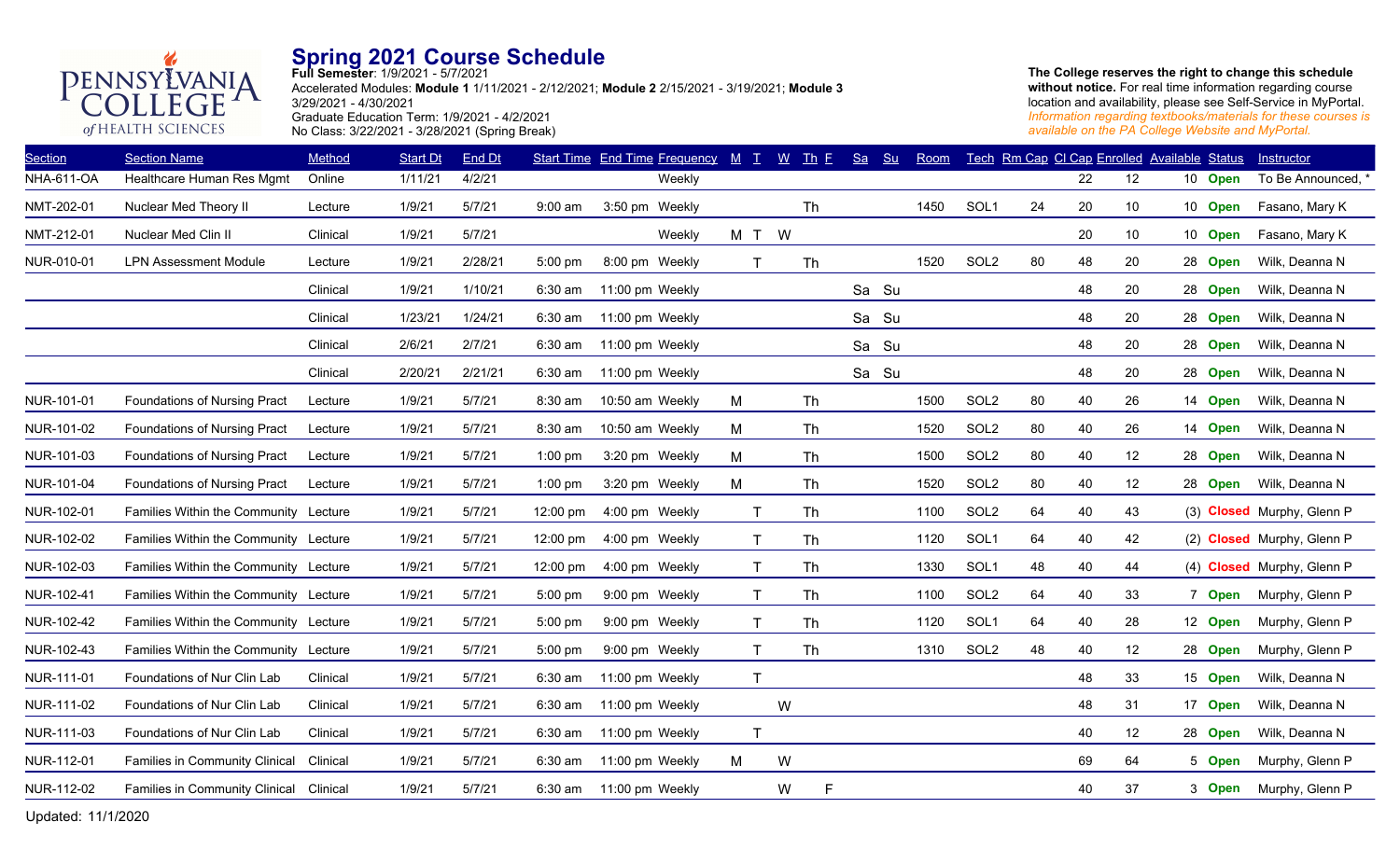

**Full Semester**: 1/9/2021 - 5/7/2021 Accelerated Modules: **Module 1** 1/11/2021 - 2/12/2021; **Module 2** 2/15/2021 - 3/19/2021; **Module 3** 3/29/2021 - 4/30/2021 Graduate Education Term: 1/9/2021 - 4/2/2021 No Class: 3/22/2021 - 3/28/2021 (Spring Break)

| <b>Section Name</b>            | Method   | <b>Start Dt</b>                                                                                                                                                                                                                                                                                                                                        | End Dt                                             |           |                 |                                                                                                                                                      |                                   |           |                                      | Su | Room                          |                  |    |                |    |  | Instructor                                                                                                                                                                                          |
|--------------------------------|----------|--------------------------------------------------------------------------------------------------------------------------------------------------------------------------------------------------------------------------------------------------------------------------------------------------------------------------------------------------------|----------------------------------------------------|-----------|-----------------|------------------------------------------------------------------------------------------------------------------------------------------------------|-----------------------------------|-----------|--------------------------------------|----|-------------------------------|------------------|----|----------------|----|--|-----------------------------------------------------------------------------------------------------------------------------------------------------------------------------------------------------|
| Families in Community Clinical | Clinical | 1/9/21                                                                                                                                                                                                                                                                                                                                                 | 5/7/21                                             | $6:30$ am |                 |                                                                                                                                                      | W                                 | F.        |                                      |    |                               |                  |    | 35             | 32 |  | Murphy, Glenn P                                                                                                                                                                                     |
| Families in Community Clinical | Clinical | 1/9/21                                                                                                                                                                                                                                                                                                                                                 | 5/7/21                                             | 6:30 am   | 5:30 pm Weekly  |                                                                                                                                                      |                                   |           |                                      |    |                               |                  |    | 96             | 66 |  | Murphy, Glenn P                                                                                                                                                                                     |
|                                |          | 1/9/21                                                                                                                                                                                                                                                                                                                                                 | 5/7/21                                             | $9:00$ am | 1:00 pm Weekly  |                                                                                                                                                      | W                                 | F.        |                                      |    | 1500                          | SOL <sub>2</sub> | 80 | 40             | 40 |  | 0 Closed Fetter, Mary E                                                                                                                                                                             |
|                                |          | 1/9/21                                                                                                                                                                                                                                                                                                                                                 | 5/7/21                                             | $9:00$ am | 1:00 pm Weekly  |                                                                                                                                                      | W                                 | F.        |                                      |    | 1520                          | SOL <sub>2</sub> |    | 40             | 31 |  | Fetter, Mary E                                                                                                                                                                                      |
|                                |          | 1/9/21                                                                                                                                                                                                                                                                                                                                                 | 5/7/21                                             | $1:00$ pm | 5:00 pm Weekly  |                                                                                                                                                      | W                                 | F         |                                      |    | 1500                          | SOL <sub>2</sub> |    | 40             | 12 |  | Fetter, Mary E                                                                                                                                                                                      |
|                                |          | 1/9/21                                                                                                                                                                                                                                                                                                                                                 | 5/7/21                                             | $9:00$ am | 1:00 pm Weekly  |                                                                                                                                                      |                                   | Th F      |                                      |    | 1310                          | SOL <sub>2</sub> | 48 | 40             | 40 |  | 0 <b>Closed</b> Leonardo, Kathy R                                                                                                                                                                   |
|                                |          | 1/9/21                                                                                                                                                                                                                                                                                                                                                 | 5/7/21                                             | $9:00$ am | 1:00 pm Weekly  | M T                                                                                                                                                  |                                   |           |                                      |    | 1310                          | SOL <sub>2</sub> | 48 | 40             | 40 |  | 0 <b>Closed</b> Leonardo, Kathy R                                                                                                                                                                   |
|                                |          | 1/9/21                                                                                                                                                                                                                                                                                                                                                 | 5/7/21                                             | $9:00$ am | 1:00 pm Weekly  | M T                                                                                                                                                  |                                   |           |                                      |    | 1300                          | SOL <sub>2</sub> | 48 | 40             | 25 |  | Leonardo, Kathy R                                                                                                                                                                                   |
|                                |          | 1/9/21                                                                                                                                                                                                                                                                                                                                                 | 5/7/21                                             | $9:00$ am | 1:00 pm Weekly  |                                                                                                                                                      |                                   | Th F      |                                      |    | 1300                          | SOL <sub>2</sub> | 48 | 40             | 14 |  | Leonardo, Kathy R                                                                                                                                                                                   |
| Acute & Chronic Hith Prob II   | Lecture  | 1/9/21                                                                                                                                                                                                                                                                                                                                                 | 5/7/21                                             | 5:00 pm   | 9:00 pm Weekly  |                                                                                                                                                      | W                                 |           |                                      |    | 1500                          | SOL <sub>2</sub> |    | 40             | 44 |  | (4) Closed Fetter, Mary E                                                                                                                                                                           |
| Crisis & Complex Hlth Prob II  | Lecture  | 1/9/21                                                                                                                                                                                                                                                                                                                                                 | 5/7/21                                             | $5:00$ pm | 9:00 pm Weekly  |                                                                                                                                                      |                                   | Th        |                                      |    | 1500                          | SOL <sub>2</sub> | 80 | 40             | 26 |  | Soper, Christie D                                                                                                                                                                                   |
| Acute & Chronic Hith Prob Clin |          | 1/9/21                                                                                                                                                                                                                                                                                                                                                 | 5/7/21                                             | $6:30$ am | 11:00 pm Weekly | M                                                                                                                                                    |                                   | <b>Th</b> |                                      |    |                               |                  |    | 60             | 22 |  | Mader, Suzanne E                                                                                                                                                                                    |
|                                |          | 1/9/21                                                                                                                                                                                                                                                                                                                                                 | 5/7/21                                             | $6:30$ am |                 | T                                                                                                                                                    |                                   | Th        |                                      |    |                               |                  |    | 60             | 60 |  | 0 Closed Mader, Suzanne E                                                                                                                                                                           |
| Crisis & Cmplx Hlth Prob Clin  | Clinical | 1/9/21                                                                                                                                                                                                                                                                                                                                                 | 5/7/21                                             | $6:30$ am |                 |                                                                                                                                                      |                                   |           |                                      |    |                               |                  |    | 80             | 55 |  | Leonardo, Kathy R                                                                                                                                                                                   |
| Crisis & Cmplx Hlth Prob Clin  | Clinical | 1/9/21                                                                                                                                                                                                                                                                                                                                                 | 5/7/21                                             | $6:30$ am |                 |                                                                                                                                                      |                                   |           |                                      |    |                               |                  |    | 80             | 58 |  | Leonardo, Kathy R                                                                                                                                                                                   |
| Acute & Chronic Hith Prob II C | Clinical | 1/9/21                                                                                                                                                                                                                                                                                                                                                 | 5/7/21                                             | $6:30$ am |                 |                                                                                                                                                      |                                   |           |                                      |    |                               |                  |    | 60             | 44 |  | Soper, Christie D                                                                                                                                                                                   |
| Crisis & Complex Hlth Prob II  | Clinical | 1/9/21                                                                                                                                                                                                                                                                                                                                                 | 5/7/21                                             | $6:30$ am |                 |                                                                                                                                                      |                                   |           |                                      |    |                               |                  |    | 60             | 26 |  | Soper, Christie D                                                                                                                                                                                   |
| <b>Foundational Nursing II</b> |          |                                                                                                                                                                                                                                                                                                                                                        | 5/7/21                                             | $6:30$ am |                 |                                                                                                                                                      | W                                 | F.        |                                      |    | 1330                          | SOL <sub>1</sub> | 48 | 48             | 48 |  | 0 <b>Closed</b> Cummings, Agnes M                                                                                                                                                                   |
| <b>Foundational Nursing II</b> |          |                                                                                                                                                                                                                                                                                                                                                        | 5/7/21                                             | $6:30$ am | 11:00 pm Weekly |                                                                                                                                                      | W                                 | F.        |                                      |    | 1440                          | SOL <sub>1</sub> | 48 | 48             | 26 |  | To Be Announced, *                                                                                                                                                                                  |
| Health and Illness I           | Clinical | 2/15/21                                                                                                                                                                                                                                                                                                                                                | 4/30/21                                            | $6:30$ am | 11:00 pm Weekly | M T                                                                                                                                                  |                                   |           |                                      |    |                               |                  |    | 32             | 32 |  | 0 Closed To Be Announced, *                                                                                                                                                                         |
|                                | Lecture  | 1/9/21                                                                                                                                                                                                                                                                                                                                                 | 5/7/21                                             | 9:00 am   |                 |                                                                                                                                                      |                                   |           |                                      |    | 1700                          | <b>MEDI</b>      | 32 | 32             | 32 |  | 0 <b>Closed</b> To Be Announced, *                                                                                                                                                                  |
| Health and Illness II          | Clinical | 2/15/21                                                                                                                                                                                                                                                                                                                                                | 4/30/21                                            | $6:30$ am | 11:00 pm Weekly | M T                                                                                                                                                  |                                   |           |                                      |    |                               |                  |    | 32             | 27 |  | To Be Announced, *                                                                                                                                                                                  |
|                                | Lecture  | 1/9/21                                                                                                                                                                                                                                                                                                                                                 | 5/7/21                                             | $9:00$ am | 12:00 pm Weekly |                                                                                                                                                      |                                   |           |                                      |    | 1710                          | <b>MEDI</b>      | 32 | 32             | 27 |  | 5 Open To Be Announced, *                                                                                                                                                                           |
|                                |          | Acute & Chronic Hith Problems Lecture<br>Acute & Chronic Hlth Problems Lecture<br>Acute & Chronic Hlth Problems Lecture<br>Crisis & Complex Hith Problems Lecture<br>Crisis & Complex Hlth Problems Lecture<br>Crisis & Complex Hlth Problems Lecture<br>Crisis & Complex Hlth Problems Lecture<br>Clinical<br>Acute & Chronic Hlth Prob Clin Clinical | Lecture/Clinical 1/9/21<br>Lecture/Clinical 1/9/21 |           |                 | 11:00 pm Weekly<br>11:00 pm Weekly<br>11:00 pm Weekly<br>11:00 pm Weekly<br>11:00 pm Weekly<br>11:00 pm Weekly<br>11:00 pm Weekly<br>11:30 am Weekly | Start Time End Time Frequency M T | M T W     | $W$ Th $E$<br>W Th F<br>W Th<br>W Th |    | Sa<br>Sa Su<br>Sa Su<br>Sa Su |                  |    | 80<br>80<br>80 |    |  | Tech Rm Cap CI Cap Enrolled Available Status<br>3 Open<br>30 Open<br>9 Open<br>28 Open<br>15 Open<br>26 Open<br>14 Open<br>38 Open<br>25 Open<br>22 Open<br>16 Open<br>34 Open<br>22 Open<br>5 Open |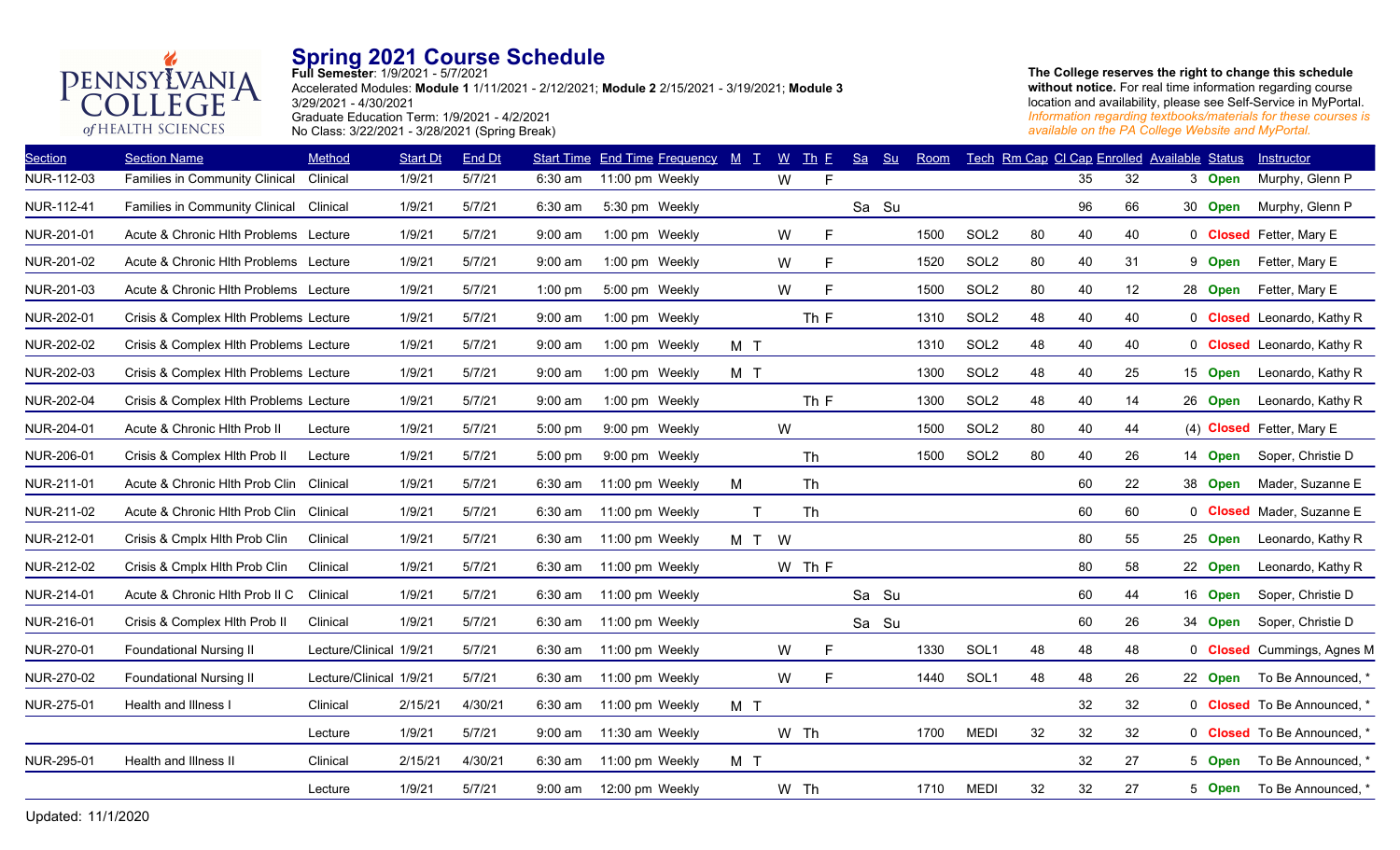

**Full Semester**: 1/9/2021 - 5/7/2021 Accelerated Modules: **Module 1** 1/11/2021 - 2/12/2021; **Module 2** 2/15/2021 - 3/19/2021; **Module 3** 3/29/2021 - 4/30/2021 Graduate Education Term: 1/9/2021 - 4/2/2021 No Class: 3/22/2021 - 3/28/2021 (Spring Break)

**The College reserves the right to change this schedule without notice.** For real time information regarding course location and availability, please see Self-Service in MyPortal. *Information regarding textbooks/materials for these courses is available on the PA College Website and MyPortal.*

| <b>Section</b>    | <b>Section Name</b>                  | Method   | <b>Start Dt</b> | End Dt  |                   | Start Time End Time Frequency M T |   | $W$ Th E | <b>Sa</b><br>Su | Room |                  |    |    | Tech Rm Cap CI Cap Enrolled Available Status |         | Instructor                         |
|-------------------|--------------------------------------|----------|-----------------|---------|-------------------|-----------------------------------|---|----------|-----------------|------|------------------|----|----|----------------------------------------------|---------|------------------------------------|
| <b>NUR-301-OA</b> | Conceptual Found Nursing Prac Online |          | 1/11/21         | 2/12/21 |                   | Weekly                            |   |          |                 |      |                  |    | 24 | 17                                           | 7 Open  | To Be Announced, *                 |
| <b>NUR-301-OC</b> | Conceptual Found Nursing Prac Online |          | 3/29/21         | 4/30/21 |                   | Weekly                            |   |          |                 |      |                  |    | 24 | 16                                           | 8 Open  | To Be Announced, *                 |
| <b>NUR-310-OA</b> | Human Diversity & Health Care Online |          | 1/11/21         | 2/12/21 |                   | Weekly                            |   |          |                 |      |                  |    | 24 | 24                                           |         | 0 Closed To Be Announced, *        |
| <b>NUR-310-OB</b> | Human Diversity & Health Care Online |          | 1/11/21         | 2/12/21 |                   | Weekly                            |   |          |                 |      |                  |    | 24 | 21                                           | 3 Open  | To Be Announced, *                 |
| NUR-311-B01       | <b>Cultural Care in Nursing</b>      | Blended  | 1/11/21         | 2/12/21 | $9:00$ am         | 1:00 pm Weekly                    | M |          |                 | 1710 | <b>MEDI</b>      | 32 | 24 | 22                                           | 2 Open  | Hentz, Stephanie R                 |
| NUR-311-B02       | <b>Cultural Care in Nursing</b>      | Blended  | 1/11/21         | 2/12/21 | $9:00$ am         | 1:00 pm Weekly                    |   |          |                 | 1710 | <b>MEDI</b>      | 32 | 24 | 23                                           | 1 Open  | Hentz, Stephanie R                 |
| NUR-320-01        | <b>Health Assessment</b>             | ???      | 1/9/21          | 5/7/21  | 8:00 am           | 12:30 pm Weekly                   | M |          |                 | 1220 | SOL1             | 24 | 24 | 24                                           |         | 0 Closed To Be Announced, *        |
| NUR-320-02        | <b>Health Assessment</b>             | ???      | 1/9/21          | 5/7/21  | 8:00 am           | 12:30 pm Weekly                   | M |          |                 | 1210 | <b>MEDI</b>      | 24 | 24 | 24                                           |         | 0 Closed To Be Announced, *        |
| NUR-320-03        | <b>Health Assessment</b>             | ???      | 1/9/21          | 5/7/21  | 4:00 pm           | 8:30 pm Weekly                    |   | Th       |                 | 1710 | <b>MEDI</b>      | 32 | 28 | 28                                           |         | 0 Closed To Be Announced, *        |
| NUR-320-04        | <b>Health Assessment</b>             | ???      | 1/9/21          | 5/7/21  | $4:00 \text{ pm}$ | 8:30 pm Weekly                    |   | Th       |                 | 1200 | SOL <sub>2</sub> | 40 | 24 | 4                                            | 20 Open | Bowman-Arters, Chri:               |
| <b>NUR-340-OA</b> | Comprehensive Hlth AssessmentOnline  |          | 2/15/21         | 3/19/21 |                   | Weekly                            |   |          |                 |      |                  |    | 24 | 24                                           |         | 0 Closed To Be Announced, *        |
| <b>NUR-340-OB</b> | Comprehensive Hlth AssessmentOnline  |          | 3/29/21         | 4/30/21 |                   | Weekly                            |   |          |                 |      |                  |    | 24 | 21                                           | 3 Open  | To Be Announced, *                 |
| NUR-355-01        | Health and Illness III               | Clinical | 2/15/21         | 4/30/21 | 6:30 am           | 11:00 pm Weekly                   |   | Th       |                 |      |                  |    | 48 | 41                                           | 7 Open  | Cheslock, Jessica M                |
|                   |                                      | Lecture  | 1/9/21          | 5/7/21  | 9:00 am           | 12:30 pm Weekly                   | M | W        |                 | 1100 | SOL <sub>2</sub> | 64 | 48 | 41                                           | 7 Open  | Cheslock, Jessica M                |
| NUR-406-01        | <b>Clinical Decision Making</b>      | Lecture  | 1/9/21          | 5/7/21  | $1:00$ pm         | 3:00 pm Weekly                    | M |          |                 | 1100 | SOL <sub>2</sub> | 64 | 48 | 37                                           | 11 Open | To Be Announced, *                 |
| <b>NUR-410-OA</b> | Issues and Trends in Nursing         | Online   | 1/11/21         | 2/12/21 |                   | Weekly                            |   |          |                 |      |                  |    | 24 | 24                                           |         | 0 <b>Closed</b> To Be Announced, * |
| <b>NUR-410-OB</b> | Issues and Trends in Nursing         | Online   | 2/15/21         | 3/19/21 |                   | Weekly                            |   |          |                 |      |                  |    | 24 | 22                                           | 2 Open  | To Be Announced, *                 |
| <b>NUR-410-OC</b> | Issues and Trends in Nursing         | Online   | 2/15/21         | 3/19/21 |                   | Weekly                            |   |          |                 |      |                  |    | 24 | 4                                            | 20 Open | To Be Announced, *                 |
| <b>NUR-410-OD</b> | Issues and Trends in Nursing         | Online   | 3/29/21         | 4/30/21 |                   | Weekly                            |   |          |                 |      |                  |    | 24 | 11                                           | 13 Open | To Be Announced, *                 |
| <b>NUR-416-OA</b> | <b>Palliative Care Nursing</b>       | Online   | 2/15/21         | 3/19/21 |                   | Weekly                            |   |          |                 |      |                  |    | 24 | 11                                           | 13 Open | To Be Announced, *                 |
| <b>NUR-420-OA</b> | Leadership & Management              | Online   | 1/11/21         | 2/12/21 |                   | Weekly                            |   |          |                 |      |                  |    | 24 | 24                                           |         | 0 Closed To Be Announced, *        |
| <b>NUR-420-OB</b> | Leadership & Management              | Online   | 3/29/21         | 4/30/21 |                   | Weekly                            |   |          |                 |      |                  |    | 24 | 20                                           | 4 Open  | To Be Announced, *                 |
| <b>NUR-420-OC</b> | Leadership & Management              | Online   | 3/29/21         | 4/30/21 |                   | Weekly                            |   |          |                 |      |                  |    | 24 | 7                                            | 17 Open | To Be Announced, *                 |
|                   |                                      |          |                 |         |                   |                                   |   |          |                 |      |                  |    |    |                                              |         |                                    |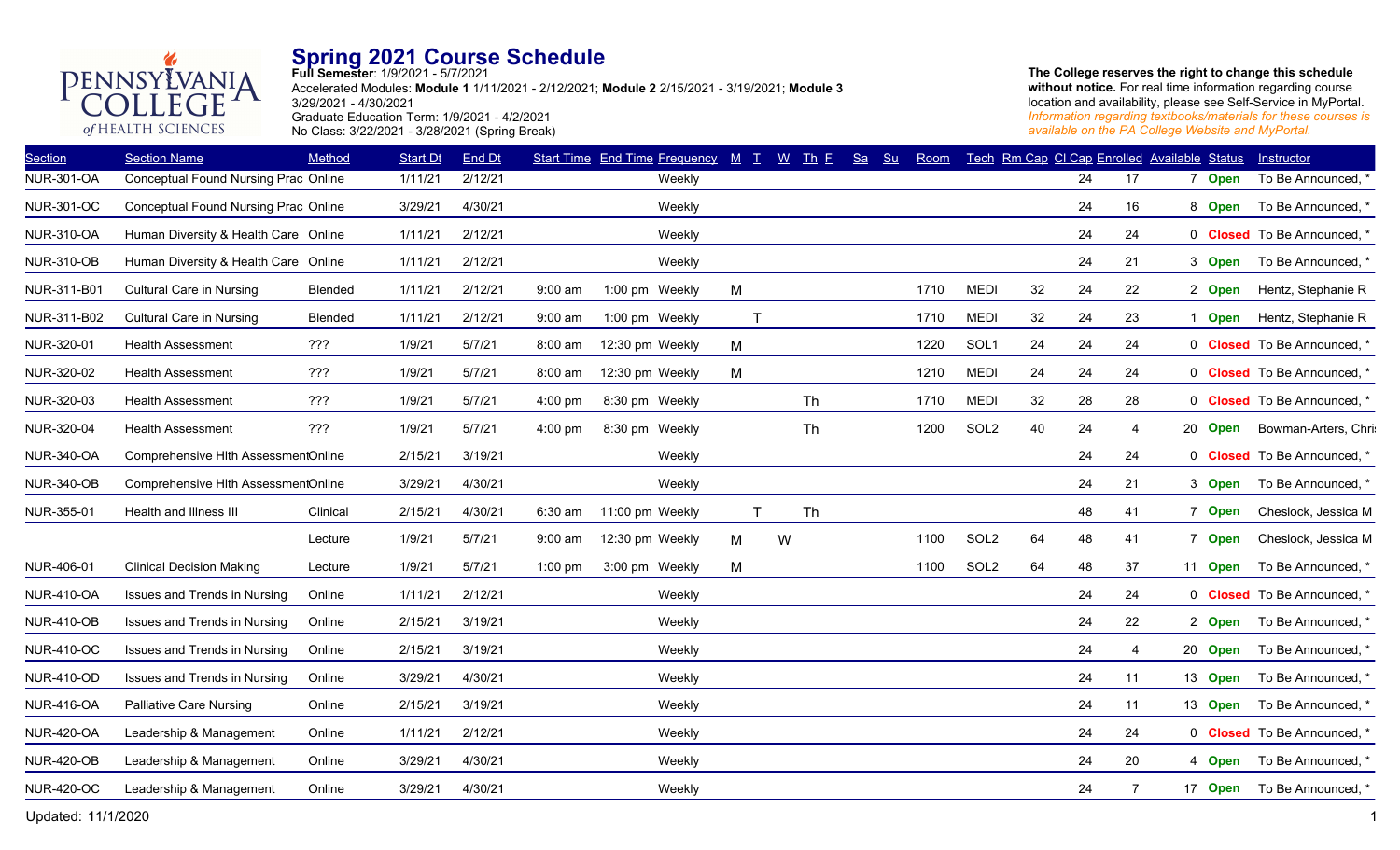

**Full Semester**: 1/9/2021 - 5/7/2021 Accelerated Modules: **Module 1** 1/11/2021 - 2/12/2021; **Module 2** 2/15/2021 - 3/19/2021; **Module 3** 3/29/2021 - 4/30/2021 Graduate Education Term: 1/9/2021 - 4/2/2021 No Class: 3/22/2021 - 3/28/2021 (Spring Break)

**The College reserves the right to change this schedule without notice.** For real time information regarding course location and availability, please see Self-Service in MyPortal. *Information regarding textbooks/materials for these courses is available on the PA College Website and MyPortal.*

| <b>Section Name</b>            | Method   | <b>Start Dt</b>                                                                | End Dt  |           |        |                                  |   |                                          | Room |             |    |     |    |     | Instructor                                                                                                                                                                                                                |
|--------------------------------|----------|--------------------------------------------------------------------------------|---------|-----------|--------|----------------------------------|---|------------------------------------------|------|-------------|----|-----|----|-----|---------------------------------------------------------------------------------------------------------------------------------------------------------------------------------------------------------------------------|
| Leadership and Transition      | Blended  | 2/15/21                                                                        | 3/19/21 | $9:00$ am |        |                                  | F |                                          | 1700 | <b>MEDI</b> | 32 | 24  | 24 |     | 0 <b>Closed</b> Uhrich, Karen                                                                                                                                                                                             |
| Leadership and Transition      | Blended  | 2/15/21                                                                        | 3/19/21 | $9:00$ am |        |                                  | F |                                          | 1710 | <b>MEDI</b> | 32 | 24  | 18 |     | Taylor, Joyce M                                                                                                                                                                                                           |
| Nursing in a Global Society    | Online   | 1/11/21                                                                        | 2/12/21 |           | Weekly |                                  |   |                                          |      |             |    | 24  | 24 |     | 0 Closed To Be Announced,                                                                                                                                                                                                 |
| Nursing in a Global Society    | Online   | 1/11/21                                                                        | 2/12/21 |           | Weekly |                                  |   |                                          |      |             |    | 24  | 24 |     | 0 Closed To Be Announced,                                                                                                                                                                                                 |
| Nursing in a Global Society    | Online   | 2/15/21                                                                        | 3/19/21 |           | Weekly |                                  |   |                                          |      |             |    | 24  | 24 |     | 0 Closed To Be Announced, *                                                                                                                                                                                               |
| NP Role Development            | Online   | 1/11/21                                                                        | 4/2/21  |           | Weekly |                                  |   |                                          |      |             |    | 22  | 22 |     | 0 Closed Johnson, Lisa A                                                                                                                                                                                                  |
| NP Role Development            | Online   | 1/11/21                                                                        | 4/2/21  |           | Weekly |                                  |   |                                          |      |             |    | 22  | 6  |     | Wolf, Andrea M                                                                                                                                                                                                            |
| Assessment, Patho, Pharm II    | Online   | 1/11/21                                                                        | 4/2/21  |           | Weekly |                                  |   |                                          |      |             |    | 22  | 9  |     | MacHemer, Cheryl L                                                                                                                                                                                                        |
| <b>Advanced Pharmacology</b>   | Online   | 1/11/21                                                                        | 4/2/21  |           | Weekly |                                  |   |                                          |      |             |    | 20  | 20 |     | 0 Closed Hartranft, Elise M                                                                                                                                                                                               |
| <b>Advanced Pharmacology</b>   | Online   | 1/11/21                                                                        | 4/2/21  |           | Weekly |                                  |   |                                          |      |             |    | 20  | 7  |     | Hartranft, Elise M                                                                                                                                                                                                        |
|                                |          | 1/11/21                                                                        | 4/2/21  |           | Weekly |                                  |   |                                          |      |             |    | 20  | 18 |     | Sabella, Donna                                                                                                                                                                                                            |
| Family NP Across Lifespan II   | Blended  | 1/11/21                                                                        | 4/2/21  |           | Weekly |                                  |   |                                          |      |             |    | 20  | 4  |     | Wolf, Andrea M                                                                                                                                                                                                            |
| Family NP Practicum II         | Clinical | 1/11/21                                                                        | 4/2/21  |           | Weekly |                                  |   |                                          |      |             |    | 20  | 4  |     | Wolf, Andrea M                                                                                                                                                                                                            |
| Adult-Geron Acute Care NP II   | Blended  | 1/11/21                                                                        | 4/2/21  |           | Weekly |                                  |   |                                          |      |             |    | 20  | 6  |     | Johnson, Lisa A                                                                                                                                                                                                           |
| Adult-Geron Acute Care Prac II | Clinical | 1/11/21                                                                        | 4/2/21  |           | Weekly |                                  |   |                                          |      |             |    | 20  | 6  |     | Bucher, Donald H                                                                                                                                                                                                          |
| Nur Ldrship for Quality & Safe | Online   | 1/11/21                                                                        | 4/2/21  |           | Weekly |                                  |   |                                          |      |             |    | 20  | 4  |     | Prestoy, Suzanne F                                                                                                                                                                                                        |
| Ind Study in Leadership        | Online   | 1/11/21                                                                        | 4/2/21  |           | Weekly |                                  |   |                                          |      |             |    | 20  |    |     | Prestoy, Suzanne F                                                                                                                                                                                                        |
| DNP Project II Implementatio   | Online   | 1/11/21                                                                        | 4/2/21  |           | Weekly |                                  |   |                                          |      |             |    | 20  |    |     | Prestoy, Suzanne F                                                                                                                                                                                                        |
| DNP III Eval & Dissemination   | Online   | 1/11/21                                                                        | 4/2/21  |           | Weekly |                                  |   |                                          |      |             |    | 22  | -1 |     | Minchhoff, Dolores A                                                                                                                                                                                                      |
| Knowledge Dissemination        | Online   | 1/11/21                                                                        | 4/2/21  |           | Weekly |                                  |   |                                          |      |             |    | 22  |    |     | Prestoy, Suzanne F                                                                                                                                                                                                        |
| Ethical & Legal Dimen Hlth Sci | Online   | 1/11/21                                                                        | 2/21/21 |           | Weekly |                                  |   |                                          |      |             |    | 100 |    |     | 0 Closed Price, Vickie L                                                                                                                                                                                                  |
|                                |          | 3/1/21                                                                         | 4/18/21 |           | Weekly |                                  |   |                                          |      |             |    | 100 | 68 |     | Frennborn, Lena C                                                                                                                                                                                                         |
| Ethical Issues in Health Care  | Online   | 1/11/21                                                                        | 2/12/21 |           | Weekly |                                  |   |                                          |      |             |    | 24  | 18 |     | Machamer, Robert                                                                                                                                                                                                          |
|                                |          | Epidemiology & Population Hlth Online<br>Ethical & Legal Dimen Hlth Sci Online |         |           |        | 1:00 pm Weekly<br>1:00 pm Weekly |   | Start Time End Time Frequency M T W Th F |      | Sa Su       |    |     |    | 100 | Tech Rm Cap CI Cap Enrolled Available Status<br>6 Open<br>16 Open<br>13 Open<br>13 Open<br>2 Open<br>16 Open<br>16 Open<br>14 Open<br>14 Open<br>16 Open<br>19 Open<br>19 Open<br>21 Open<br>21 Open<br>32 Open<br>6 Open |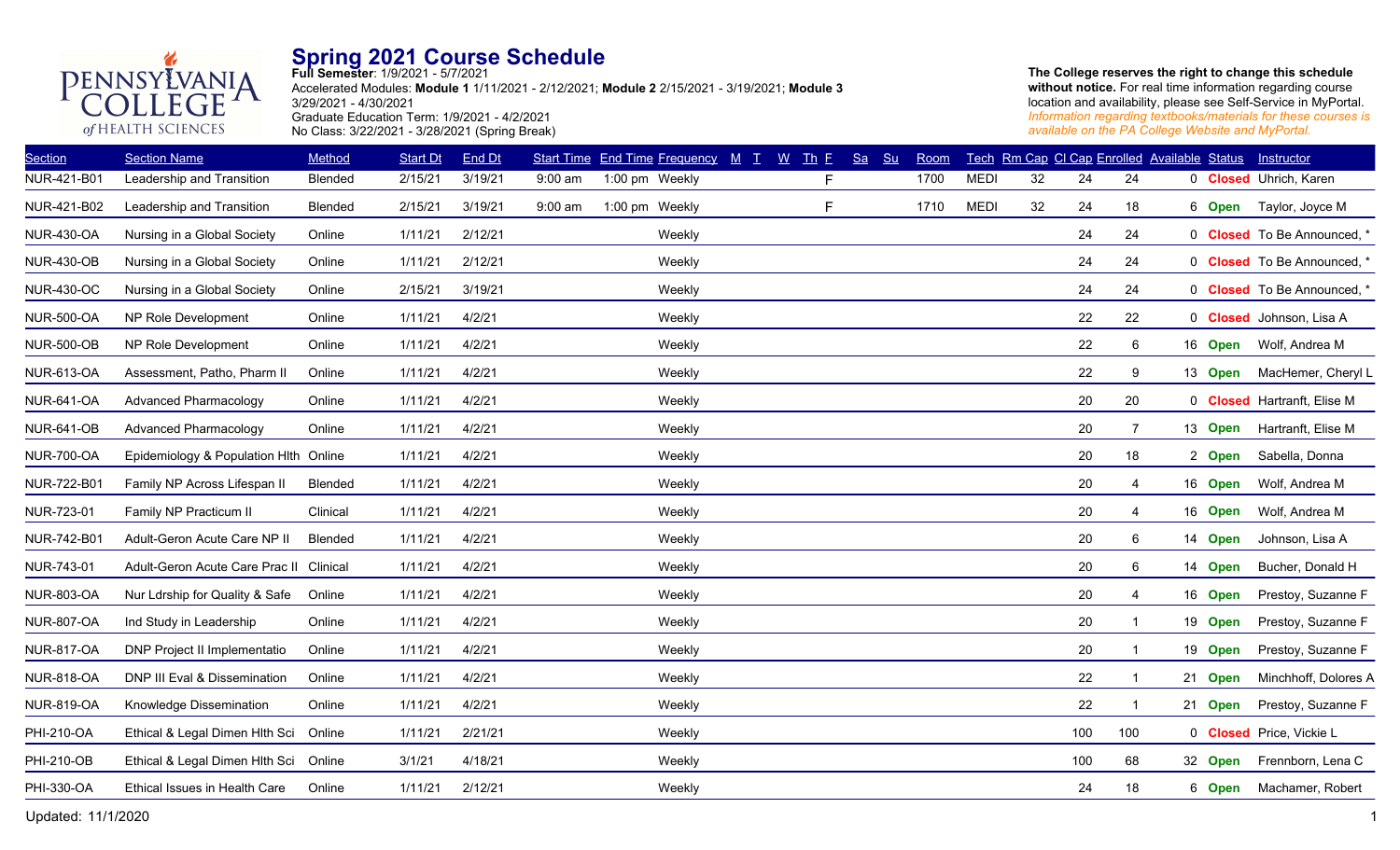

**Full Semester**: 1/9/2021 - 5/7/2021 Accelerated Modules: **Module 1** 1/11/2021 - 2/12/2021; **Module 2** 2/15/2021 - 3/19/2021; **Module 3** 3/29/2021 - 4/30/2021 Graduate Education Term: 1/9/2021 - 4/2/2021 No Class: 3/22/2021 - 3/28/2021 (Spring Break)

| <b>Section</b>    | <b>Section Name</b>           | Method                   | <b>Start Dt</b> | End Dt  |            | Start Time End Time Frequency $M$ T $M$ Th E |              |              |      | Sa | Su | Room |                  |    |        |                | Tech Rm Cap CI Cap Enrolled Available Status | Instructor                     |
|-------------------|-------------------------------|--------------------------|-----------------|---------|------------|----------------------------------------------|--------------|--------------|------|----|----|------|------------------|----|--------|----------------|----------------------------------------------|--------------------------------|
| PHI-330-OC        | Ethical Issues in Health Care | Online                   | 2/15/21         | 3/19/21 |            | Weekly                                       |              |              |      |    |    |      |                  |    | 24     | 7              | 17 Open                                      | Price, Vickie L                |
| PHI-330-OE        | Ethical Issues in Health Care | Online                   | 3/29/21         | 4/30/21 |            | Weekly                                       |              |              |      |    |    |      |                  |    | 24     | $\overline{7}$ | 17 Open                                      | Price, Vickie L                |
| PHY-150-41        | Physics                       | Lecture: Online 1/11/21  |                 | 5/7/21  | 5:00 pm    | 6:50 pm Weekly                               |              |              | Th   |    |    |      |                  |    | 30     | 26             | 4 Open                                       | To Be Announced, *             |
|                   |                               | Online                   | 1/11/21         | 5/7/21  |            | Weekly                                       |              |              |      |    |    |      |                  |    | $30\,$ | 26             | 4 Open                                       | To Be Announced, *             |
| PHY-150L-01       | Physics Lab                   | Online                   | 1/11/21         | 5/7/21  |            | Weekly                                       |              |              |      |    |    |      |                  |    | 15     | 14             | <b>Open</b><br>1                             | To Be Announced, *             |
|                   |                               | Laboratory: Onlir1/11/21 |                 | 5/7/21  | $3:00$ pm  | 4:50 pm Weekly                               |              |              | Th   |    |    |      |                  |    | 15     | 14             | Open                                         | To Be Announced, *             |
| PHY-150L-41       | Physics Lab                   | Laboratory: Onlir1/11/21 |                 | 5/7/21  | $7:00$ pm  | 8:50 pm Weekly                               |              |              | Th   |    |    |      |                  |    | 15     | 12             | 3 Open                                       | To Be Announced, *             |
|                   |                               | Online                   | 1/11/21         | 5/7/21  |            | Weekly                                       |              |              |      |    |    |      |                  |    | 15     | 12             | 3 Open                                       | To Be Announced, *             |
| PSY-100-01        | General Psychology            | Lecture                  | 1/9/21          | 5/7/21  | $1:00$ pm  | 3:50 pm Weekly                               | M            |              |      |    |    | 1300 | SOL <sub>2</sub> | 48 | 24     | 24             |                                              | 0 <b>Closed</b> Dewald, Lori A |
| PSY-100-02        | General Psychology            | Lecture                  | 1/9/21          | 5/7/21  | $1:00$ pm  | 3:50 pm Weekly                               |              | W            |      |    |    | 1300 | SOL <sub>2</sub> | 48 | 24     | 18             | 6 Open                                       | Dewald, Lori A                 |
| <b>PSY-100-OA</b> | General Psychology            | Online                   | 1/11/21         | 2/12/21 |            | Weekly                                       |              |              |      |    |    |      |                  |    | 24     | 15             | 9 Open                                       | Testa, Selma                   |
| <b>PSY-100-OB</b> | <b>General Psychology</b>     | Online                   | 1/9/21          | 5/7/21  |            | Weekly                                       |              |              |      |    |    |      |                  |    | 24     | 25             |                                              | (1) Closed Hirko, Carol A      |
| RAD-103-01        | Radiographic Procedures II    | Lecture                  | 1/9/21          | 5/7/21  |            | 10:30 am 11:50 am Weekly                     | M            |              | E    |    |    | 1430 | SOL <sub>2</sub> | 48 | 26     | 21             | 5 Open                                       | LaRusso, Marcia L              |
| RAD-104-01        | <b>Clinical Practice II</b>   | Clinical                 | 1/9/21          | 5/7/21  |            | Weekly                                       |              |              | W Th |    |    |      |                  |    | 13     | 9              | 4 Open                                       | Mongeau, Kyle Stefa            |
|                   |                               | Laboratory               | 1/9/21          | 5/7/21  | 7:30 am    | 9:30 am Weekly                               |              | $\mathsf{T}$ |      |    |    |      |                  |    | 13     | 9              | 4 Open                                       | Mongeau, Kyle Stefa            |
| RAD-104-02        | <b>Clinical Practice II</b>   | Clinical                 | 1/9/21          | 5/7/21  |            | Weekly                                       |              |              | W Th |    |    |      |                  |    | 13     | 12             | 1 Open                                       | Mongeau, Kyle Stefa            |
|                   |                               | Laboratory               | 1/9/21          | 5/7/21  | $10:00$ am | 11:50 am Weekly                              | $\mathsf{T}$ |              |      |    |    |      |                  |    | 13     | 12             | 1 Open                                       | Mongeau, Kyle Stefa            |
| RAD-132-01        | Radiologic Science II         | Lecture                  | 1/9/21          | 5/7/21  | $9:00$ am  | 10:20 am Weekly                              | M            |              | F    |    |    | 1430 | SOL <sub>2</sub> | 48 | 26     | 21             | 5 Open                                       | LaRusso, Marcia L              |
| RAD-209-01        | Advanced Radiograph Proc II   | Lecture                  | 1/9/21          | 5/7/21  | $9:00$ am  | 11:50 am Weekly                              |              | W            |      |    |    | 1430 | SOL <sub>2</sub> | 48 | 22     | 20             | 2 Open                                       | Mongeau, Kyle Stefa            |
| RAD-210-01        | Clinical Practice V           | Clinical                 | 1/9/21          | 5/7/21  |            | Weekly                                       | M T          |              |      |    |    |      |                  |    | 11     | 11             |                                              | 0 Closed Mongeau, Kyle Stefa   |
|                   |                               | Laboratory               | 1/9/21          | 5/7/21  | 7:30 am    | 9:30 am Weekly                               |              |              | Th   |    |    |      |                  |    | 11     | 11             |                                              | 0 Closed Mongeau, Kyle Stefa   |
| RAD-210-02        | Clinical Practice V           | Clinical                 | 1/9/21          | 5/7/21  |            | Weekly                                       | M T          |              |      |    |    |      |                  |    | 11     | 9              | 2 Open                                       | Mongeau, Kyle Stefa            |
|                   |                               | Laboratory               | 1/9/21          | 5/7/21  | 7:30 am    | 9:30 am Weekly                               |              |              | F    |    |    |      |                  |    | 11     | 9              | 2 Open                                       | Mongeau, Kyle Stefa            |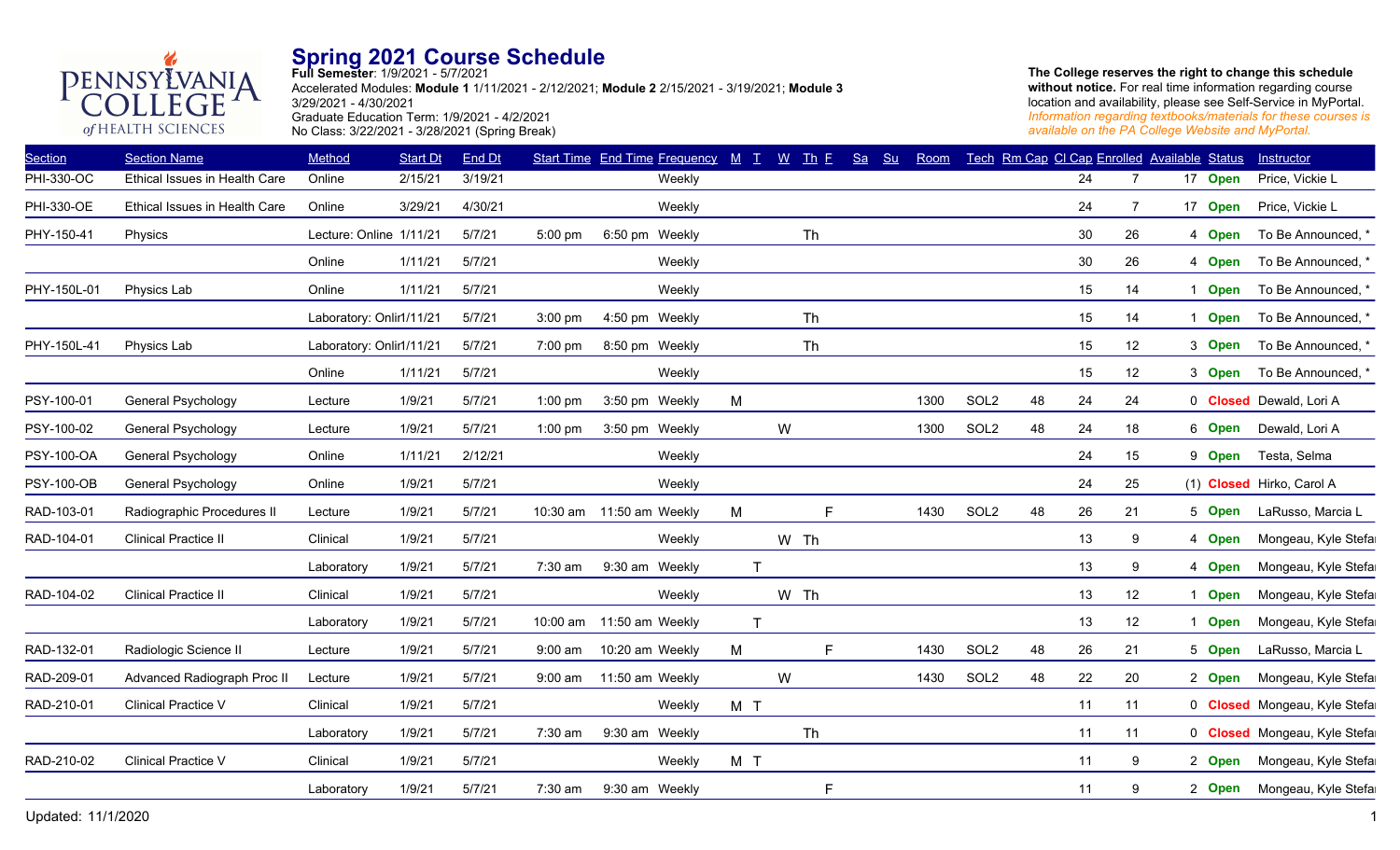

**Full Semester**: 1/9/2021 - 5/7/2021 Accelerated Modules: **Module 1** 1/11/2021 - 2/12/2021; **Module 2** 2/15/2021 - 3/19/2021; **Module 3** 3/29/2021 - 4/30/2021 Graduate Education Term: 1/9/2021 - 4/2/2021 No Class: 3/22/2021 - 3/28/2021 (Spring Break)

| <b>Section Name</b>       | Method     | <b>Start Dt</b>                                                              | End Dt  |                    |  |                                                                                                                                                                                                                                                                                                                                                                                                   |                                   |    | Sa                         | S <sub>u</sub> | Room |                  |    |                |                |              | Instructor                                                                                                                                                                                                                         |
|---------------------------|------------|------------------------------------------------------------------------------|---------|--------------------|--|---------------------------------------------------------------------------------------------------------------------------------------------------------------------------------------------------------------------------------------------------------------------------------------------------------------------------------------------------------------------------------------------------|-----------------------------------|----|----------------------------|----------------|------|------------------|----|----------------|----------------|--------------|------------------------------------------------------------------------------------------------------------------------------------------------------------------------------------------------------------------------------------|
| <b>Radiation Biology</b>  | Lecture    | 1/9/21                                                                       | 5/7/21  | $8:00$ am          |  |                                                                                                                                                                                                                                                                                                                                                                                                   | W                                 |    |                            |                | 1430 | SOL <sub>2</sub> | 48 | 22             | 20             |              | Redinger, Ashley N                                                                                                                                                                                                                 |
|                           |            | 1/9/21                                                                       | 5/7/21  |                    |  |                                                                                                                                                                                                                                                                                                                                                                                                   |                                   |    |                            |                |      |                  |    | $\overline{2}$ | $\overline{2}$ |              | 0 Closed Mongeau, Kyle Stefa                                                                                                                                                                                                       |
|                           |            | 3/29/21                                                                      | 4/30/21 |                    |  |                                                                                                                                                                                                                                                                                                                                                                                                   |                                   |    |                            |                |      |                  |    | 24             | $\overline{2}$ |              | Bloomer, Krystle A                                                                                                                                                                                                                 |
| Mammography               | Online     | 2/15/21                                                                      | 3/19/21 |                    |  |                                                                                                                                                                                                                                                                                                                                                                                                   |                                   |    |                            |                |      |                  |    | 24             | 10             |              | Brown, Diana                                                                                                                                                                                                                       |
| Mammography Clinical      | Clinical   | 1/9/21                                                                       | 5/7/21  |                    |  |                                                                                                                                                                                                                                                                                                                                                                                                   |                                   |    |                            |                |      |                  |    | $\overline{2}$ | $\mathbf 1$    | -1           | Brown, Diana                                                                                                                                                                                                                       |
| Respiratory Care Proc I   | Lecture    | 1/9/21                                                                       | 5/7/21  | 11:30 am           |  |                                                                                                                                                                                                                                                                                                                                                                                                   | W                                 |    |                            |                | 1220 | SOL <sub>1</sub> | 24 | 20             | 12             |              | Christie, James M                                                                                                                                                                                                                  |
| Respiratory Care Lab I    | Laboratory | 1/9/21                                                                       | 5/7/21  | 12:00 pm           |  | M                                                                                                                                                                                                                                                                                                                                                                                                 |                                   |    |                            |                | 1430 | SOL <sub>2</sub> | 48 | 6              | 6              |              | 0 <b>Closed</b> Christie, James M                                                                                                                                                                                                  |
|                           | Laboratory | 1/9/21                                                                       | 5/7/21  | 6:30 am            |  | T                                                                                                                                                                                                                                                                                                                                                                                                 |                                   | Th |                            |                |      |                  |    | 6              | 6              |              | 0 <b>Closed</b> Christie, James M                                                                                                                                                                                                  |
| Respiratory Care Lab I    | Laboratory | 1/9/21                                                                       | 5/7/21  | $12:00 \text{ pm}$ |  | M                                                                                                                                                                                                                                                                                                                                                                                                 |                                   |    |                            |                | 1430 | SOL <sub>2</sub> | 48 | 6              | 5              | 1            | Christie, James M                                                                                                                                                                                                                  |
|                           | Laboratory | 1/9/21                                                                       | 5/7/21  | $6:30$ am          |  |                                                                                                                                                                                                                                                                                                                                                                                                   | W                                 | F  |                            |                |      |                  |    | 6              | 5              | 1            | Christie, James M                                                                                                                                                                                                                  |
| Respiratory Care Theory I | Lecture    | 1/9/21                                                                       | 5/7/21  | 11:30 am           |  |                                                                                                                                                                                                                                                                                                                                                                                                   |                                   |    |                            |                | 1220 | SOL <sub>1</sub> | 24 | 20             | 13             |              | Benner, Joel W                                                                                                                                                                                                                     |
| RC Proc & Diagnostics IV  | Lecture    | 1/9/21                                                                       | 5/7/21  | $8:00$ am          |  | M                                                                                                                                                                                                                                                                                                                                                                                                 |                                   |    |                            |                | 1330 | SOL1             | 48 | 20             | 5              |              | Hess, Janelle R                                                                                                                                                                                                                    |
| Respiratory Care Lab IV   | Laboratory | 1/9/21                                                                       | 3/5/21  | $7:00 \text{ am}$  |  | T                                                                                                                                                                                                                                                                                                                                                                                                 |                                   |    |                            |                |      |                  |    | 4              | 3              | $\mathbf 1$  | Hess, Janelle R                                                                                                                                                                                                                    |
|                           | Laboratory | 1/9/21                                                                       | 3/5/21  | $8:00$ am          |  |                                                                                                                                                                                                                                                                                                                                                                                                   | W                                 |    |                            |                |      |                  |    | 4              | 3              | -1           | Hess, Janelle R                                                                                                                                                                                                                    |
| Respiratory Care Lab IV   | Laboratory | 1/9/21                                                                       | 3/5/21  | $7:00 \text{ am}$  |  | $\mathsf{T}$                                                                                                                                                                                                                                                                                                                                                                                      |                                   | F  |                            |                |      |                  |    | $\overline{4}$ | $\overline{2}$ |              | Hess, Janelle R                                                                                                                                                                                                                    |
|                           | Laboratory | 1/9/21                                                                       | 3/5/21  | 10:00 am           |  |                                                                                                                                                                                                                                                                                                                                                                                                   | W                                 |    |                            |                |      |                  |    | 4              | $\overline{2}$ |              | Hess, Janelle R                                                                                                                                                                                                                    |
| Resp Care Lac IV Clinical | Clinical   | 3/8/21                                                                       | 5/7/21  | 6:00 am            |  | T                                                                                                                                                                                                                                                                                                                                                                                                 |                                   |    |                            |                |      |                  |    | $\overline{2}$ | -1             |              | Hess, Janelle R                                                                                                                                                                                                                    |
| Resp Care Lac IV Clinical | Clinical   | 3/8/21                                                                       | 5/7/21  | $6:00$ am          |  |                                                                                                                                                                                                                                                                                                                                                                                                   | W                                 |    |                            |                |      |                  |    | $\overline{2}$ | $\mathbf 1$    | 1            | Hess, Janelle R                                                                                                                                                                                                                    |
| Resp Care Lac IV Clinical | Clinical   | 3/8/21                                                                       | 5/7/21  | 6:00 am            |  |                                                                                                                                                                                                                                                                                                                                                                                                   |                                   |    |                            |                |      |                  |    | $\overline{c}$ | $\overline{2}$ |              | 0 Closed Hess, Janelle R                                                                                                                                                                                                           |
| Resp Care Lac IV Clinical | Clinical   | 3/8/21                                                                       | 5/7/21  | 6:00 am            |  |                                                                                                                                                                                                                                                                                                                                                                                                   |                                   | F. |                            |                |      |                  |    | $\overline{2}$ | $\mathbf{1}$   | $\mathbf{1}$ | Hess, Janelle R                                                                                                                                                                                                                    |
| Resp Care Lac IV Clinical | Clinical   | 3/8/21                                                                       | 5/7/21  | $6:00$ am          |  | T                                                                                                                                                                                                                                                                                                                                                                                                 |                                   |    |                            |                |      |                  |    | $\Omega$       | 0              |              | 0 Closed To Be Announced, *                                                                                                                                                                                                        |
| Resp Care Lac IV Clinical | Clinical   | 3/8/21                                                                       | 5/7/21  | $6:00$ am          |  |                                                                                                                                                                                                                                                                                                                                                                                                   | W                                 |    |                            |                |      |                  |    | $\mathbf 0$    | $\mathbf 0$    |              | 0 Closed To Be Announced, *                                                                                                                                                                                                        |
| Resp Care Lac IV Clinical | Clinical   | 3/8/21                                                                       | 5/7/21  | $2:00$ pm          |  |                                                                                                                                                                                                                                                                                                                                                                                                   |                                   | Th |                            |                |      |                  |    | 0              | 0              |              | 0 Closed To Be Announced, *                                                                                                                                                                                                        |
|                           |            | Computed Tomography Clinical Clinical<br>Mag Resonance Imaging Theory Online |         |                    |  | 8:50 am Weekly<br>Weekly<br>Weekly<br>Weekly<br>Daily<br>2:30 pm Weekly<br>3:50 pm Weekly<br>10:20 am Weekly<br>3:50 pm Weekly<br>10:20 am Weekly<br>1:30 pm Weekly<br>10:50 am Weekly<br>11:00 am Weekly<br>10:00 am Weekly<br>11:00 am Weekly<br>12:00 pm Weekly<br>2:30 pm Weekly<br>2:30 pm Weekly<br>2:30 pm Weekly<br>2:30 pm Weekly<br>2:30 pm Weekly<br>2:30 pm Weekly<br>10:30 pm Weekly | Start Time End Time Frequency M T |    | $W$ Th E<br>Th<br>Th<br>Th |                |      |                  |    |                |                |              | Tech Rm Cap CI Cap Enrolled Available Status<br>2 Open<br>22 Open<br>14 Open<br>Open<br>8 Open<br>Open<br><b>Open</b><br>7 Open<br>15 Open<br>Open<br><b>Open</b><br>2 Open<br>2 Open<br><b>Open</b><br><b>Open</b><br><b>Open</b> |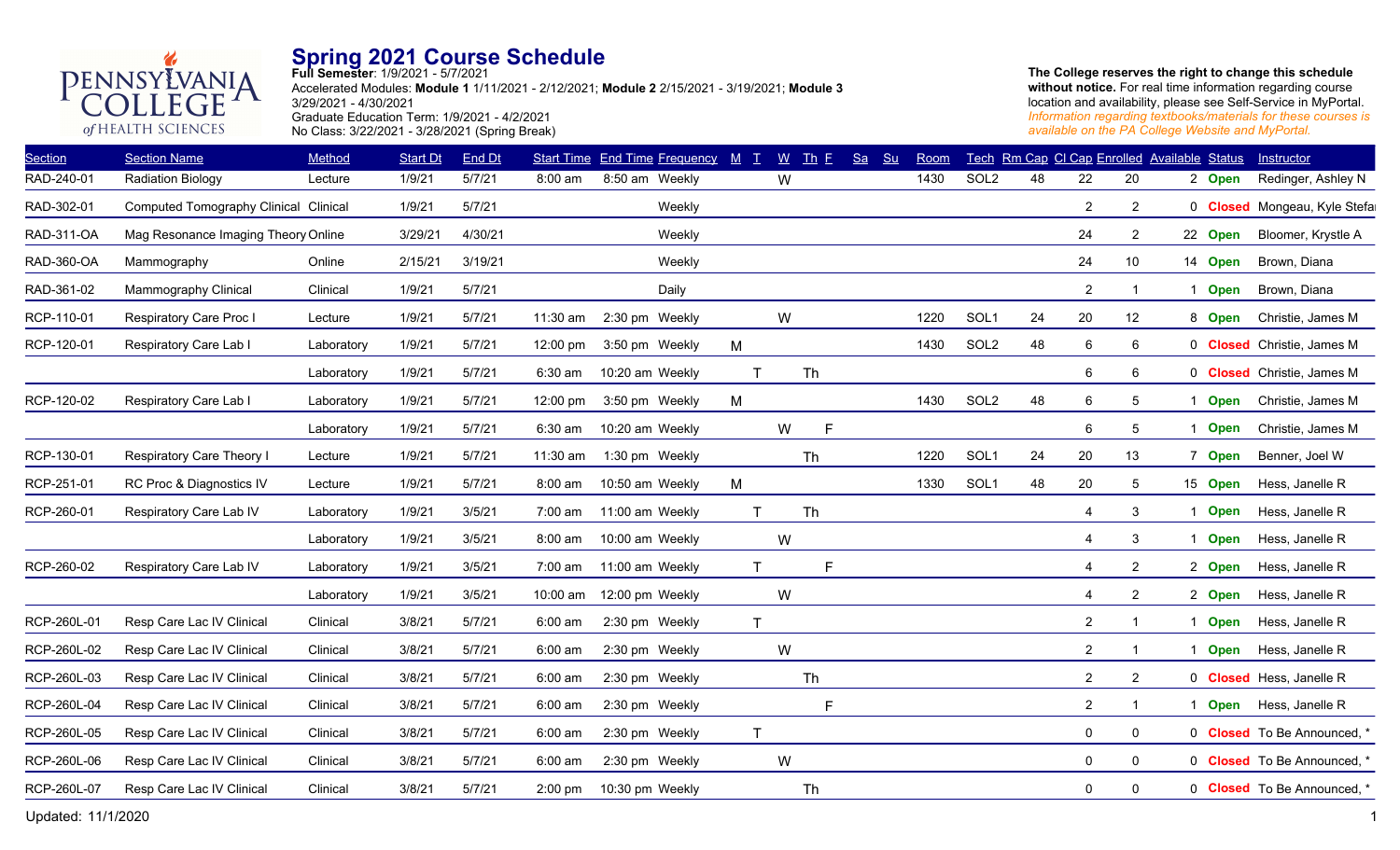

**Full Semester**: 1/9/2021 - 5/7/2021 Accelerated Modules: **Module 1** 1/11/2021 - 2/12/2021; **Module 2** 2/15/2021 - 3/19/2021; **Module 3** 3/29/2021 - 4/30/2021 Graduate Education Term: 1/9/2021 - 4/2/2021 No Class: 3/22/2021 - 3/28/2021 (Spring Break)

| <b>Section</b> | <b>Section Name</b>                  | Method     | <b>Start Dt</b> | <b>End Dt</b> |                   | <b>Start Time End Time Frequency</b> | $M$ $T$      |      | $W$ Th E | Sa | Su | Room |                  |    | Tech Rm Cap CI Cap Enrolled Available Status |                |         | Instructor                         |
|----------------|--------------------------------------|------------|-----------------|---------------|-------------------|--------------------------------------|--------------|------|----------|----|----|------|------------------|----|----------------------------------------------|----------------|---------|------------------------------------|
| RCP-260L-08    | Resp Care Lac IV Clinical            | Clinical   | 3/8/21          | 5/7/21        | $6:00$ am         | 2:30 pm Weekly                       |              |      | F        |    |    |      |                  |    | $\mathbf{0}$                                 | 0              |         | 0 <b>Closed</b> To Be Announced, * |
| RCP-271-01     | RC Theory & Applic IV                | Lecture    | 1/9/21          | 5/7/21        | 11:30 am          | 2:30 pm Weekly                       | M            |      |          |    |    | 1330 | SOL <sub>1</sub> | 48 | 20                                           | 5              | 15 Open | Christie, James M                  |
| SOC-100-01     | Introduction to Sociology            | Lecture    | 1/9/21          | 5/7/21        | $9:00$ am         | 11:50 am Weekly                      |              | W    |          |    |    | 1200 | SOL <sub>2</sub> | 40 | 18                                           | 22             |         | (4) Closed Frennborn, Lena C       |
| SOC-100-OA     | Introduction to Sociology            | Online     | 1/9/21          | 5/7/21        |                   | Weekly                               |              |      |          |    |    |      |                  |    | 24                                           | 24             |         | 0 <b>Closed</b> Smith, Rebecca A.  |
| SOC-100-OB     | Introduction to Sociology            | Online     | 1/9/21          | 5/7/21        |                   | Weekly                               |              |      |          |    |    |      |                  |    | 24                                           | 24             |         | 0 <b>Closed</b> Smith, Rebecca A.  |
| SOC-100-OC     | Introduction to Sociology            | Online     | 1/9/21          | 5/7/21        |                   | Weekly                               |              |      |          |    |    |      |                  |    | 24                                           | 24             |         | 0 <b>Closed</b> Smith, Rebecca A.  |
| SOC-100-OD     | Introduction to Sociology            | Online     | 1/9/21          | 5/7/21        |                   | Weekly                               |              |      |          |    |    |      |                  |    | 24                                           | 24             |         | 0 Closed Smith, Rebecca A.         |
| SOC-200-01     | <b>Cultural Diversity</b>            | Lecture    | 1/9/21          | 5/7/21        | $9:00$ am         | 11:50 am Weekly                      | $\mathsf{T}$ |      |          |    |    | 1620 | SOL <sub>2</sub> | 24 | 24                                           | 18             | 6 Open  | Frennborn, Lena C                  |
| SOC-200-OA     | <b>Cultural Diversity</b>            | Online     | 3/29/21         | 4/30/21       |                   | Weekly                               |              |      |          |    |    |      |                  |    | 24                                           | 24             |         | 0 Closed Beltle, Laura E           |
| SPA-150-OA     | Intro to Medical Spanish             | Online     | 1/9/21          | 5/7/21        |                   | Weekly                               |              |      |          |    |    |      |                  |    | 18                                           | 22             |         | (4) Closed Seasholtz, Barbara A    |
| SUR-100-01     | Perioperative Services               | Lecture    | 1/9/21          | 5/7/21        |                   | 10:00 am 11:50 am Weekly             | M            |      |          |    |    | 1620 | SOL <sub>2</sub> | 24 | 24                                           | 18             | 6 Open  | Coverdale, Howard L                |
| SUR-102-01     | Perioperative Pharmacology           | Lecture    | 1/9/21          | 5/7/21        | $1:00$ pm         | 2:50 pm Weekly                       | M            |      |          |    |    | 1600 | SOL1             | 24 | 24                                           | 17             | 7 Open  | Haldeman, Lauren                   |
| SUR-103-01     | Surgical Armamentarium               | Lecture    | 1/9/21          | 5/7/21        | $1:00$ pm         | 3:00 pm Weekly                       | T            |      |          |    |    | 1600 | SOL <sub>1</sub> | 24 | 24                                           | 17             | 7 Open  | Coverdale, Howard L                |
| SUR-104-01     | Perioperative Lab                    | Laboratory | 1/9/21          | 5/7/21        | 8:00 am           | 12:00 pm Weekly                      |              | T W  |          |    |    |      |                  |    | 8                                            | 8              |         | 0 Closed Coverdale, Howard L       |
| SUR-104-02     | Perioperative Lab                    | Laboratory | 1/9/21          | 5/7/21        | 12:30 pm          | 4:30 pm Weekly                       |              | W Th |          |    |    |      |                  |    | 8                                            | 8              |         | 0 Closed Coverdale, Howard L       |
| SUR-104-04     | Perioperative Lab                    | Laboratory | 1/9/21          | 5/7/21        | $8:00 \text{ am}$ | 12:00 pm Weekly                      |              |      | Th F     |    |    |      |                  |    | 4                                            | -1             | 3 Open  | Coverdale, Howard L                |
| SUR-210-01     | <b>Surgical Procedures II</b>        | Lecture    | 1/9/21          | 5/7/21        | 8:00 am           | 11:50 am Weekly                      | M            |      |          |    |    | 1600 | SOL1             | 24 | 24                                           | 12             | 12 Open | Haldeman, Lauren                   |
| SUR-211-01     | <b>Surgical Services Clinical II</b> | Clinical   | 1/9/21          | 5/7/21        | $7:00 \text{ am}$ | 3:30 pm Weekly                       |              | T W  |          |    |    |      |                  |    | 8                                            | 5              | 3 Open  | Haldeman, Lauren                   |
| SUR-211-02     | <b>Surgical Services Clinical II</b> | Clinical   | 1/9/21          | 5/7/21        | 7:00 am           | 3:30 pm Weekly                       |              |      | Th F     |    |    |      |                  |    | 6                                            | $\overline{2}$ | 4 Open  | Haldeman, Lauren                   |
| SUR-211-03     | <b>Surgical Services Clinical II</b> | Clinical   | 1/9/21          | 5/7/21        | 7:00 am           | 3:30 pm Weekly                       |              | W Th |          |    |    |      |                  |    | 15                                           | 5              | 10 Open | Rohrback, Justin L                 |
| SUR-212-01     | Professionalism                      | Lecture    | 1/11/21         | 2/12/21       | $1:00$ pm         | 3:50 pm Weekly                       | M            |      |          |    |    | 1620 | SOL <sub>2</sub> | 24 | 24                                           | 12             | 12 Open | To Be Announced, *                 |
| VAS-228-01     | Vascular Sonography Clin II          | Clinical   | 1/9/21          | 5/7/21        | 8:00 am           | 4:30 pm Weekly                       | M T          |      |          |    |    |      |                  |    | 8                                            | 6              | 2 Open  | Stroik, Maryglo M                  |
| VAS-229-01     | Vascular Sonography Lab III          | Laboratory | 1/9/21          | 5/7/21        | 8:00 am           | 12:00 pm Weekly                      |              |      | Th       |    |    |      |                  |    | 8                                            | 6              | 2 Open  | Dianna, Tara L                     |
|                |                                      |            |                 |               |                   |                                      |              |      |          |    |    |      |                  |    |                                              |                |         |                                    |